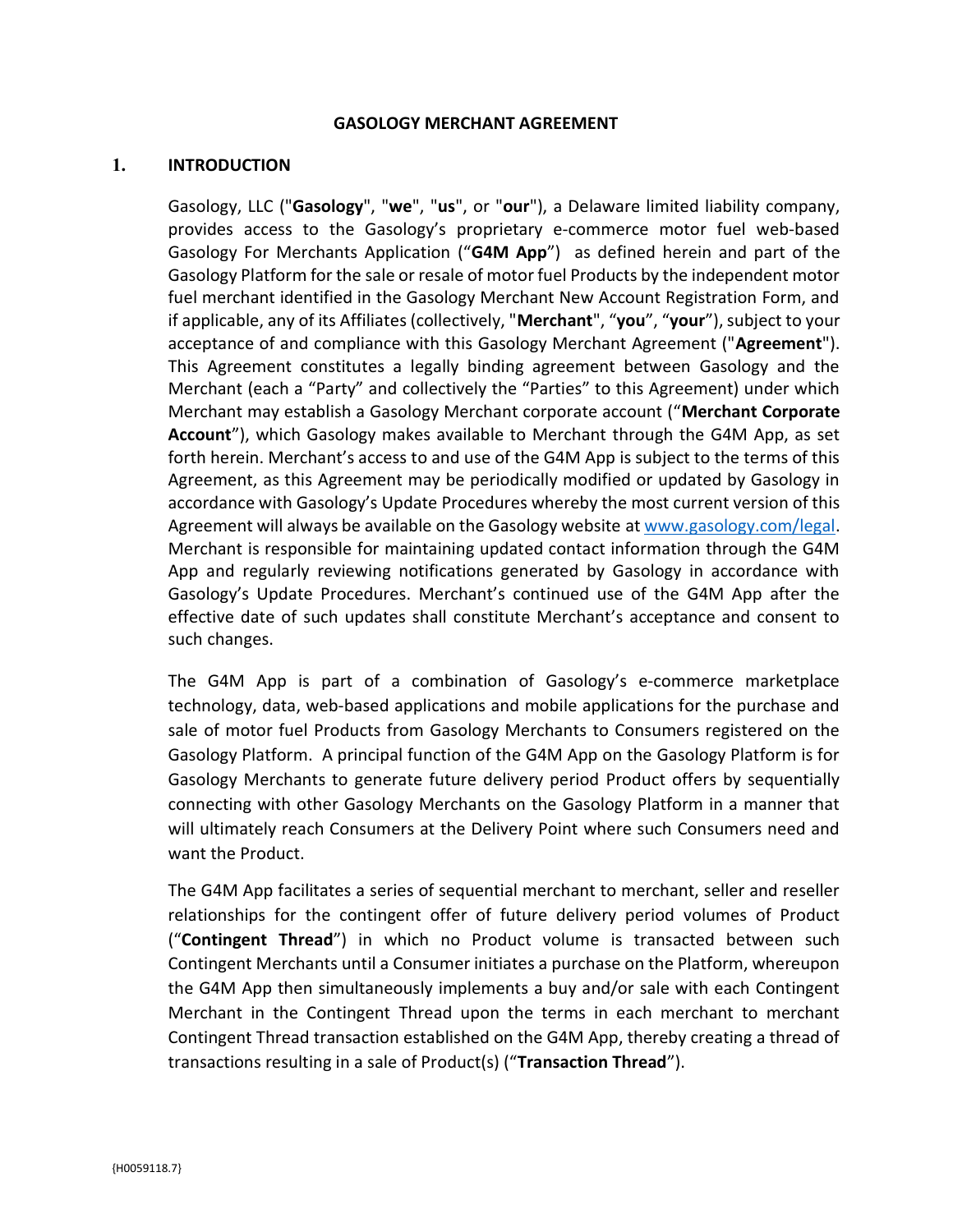Once a Transaction Thread has been completed and recorded on the G4M App, the respective obligations of each of the Contingent Merchants are no longer contingent, and each such Contingent Merchant is then obligated to deliver the Product according to the delivery period and terms of the Transaction to the respective Contingent Merchant and/or Consumer based upon the relationship(s) defined in the Contingent Thread chain and resulting in a Transaction Thread. Upon delivery and satisfaction of the terms of the Transaction by each Contingent Merchant in the resulting Transaction Thread, which may not occur necessarily in a synchronous order, the G4M App will then facilitate payment of each Contingent Merchant's respective proceeds from the Transaction, less any Transaction Charges payable to Gasology, all as herein more specifically provided.

# 2. DEFINITIONS.

(a) Defined Terms. Except as may be updated or modified by a posting by Gasology on its website, the following terms, as may be used in this Agreement, shall have the meanings set forth below, and the defined terms herein below and elsewhere in this Agreement shall be subject to the rules of usage, as set forth below:

"Active Account" shall mean a Gasology user account in which the owner of the account: (i) has registered for and currently maintains an active personal user account, which requires the entry of certain personally identifiable information, (ii) is complying with, and causes its Authorized Users to comply, with the End User Terms, and (iii) has confirmed the mobile number and email provided during the registration process. Gasology's policies for the collection and use of any personal data to establish an Active Account shall be as set forth on the Gasology Privacy Policy, available at www.gasology.com/legal, as may be periodically updated by Gasology in accordance with Gasology's Update Procedures.

"Affiliate" shall mean an entity that, directly or indirectly, controls, is under the control of, or is under common control with a party, where "control" means having (i) more than fifty percent (50%) of the voting stock or other ownership interest, (ii) the majority of the voting rights of such entity, (iii) the ability to ensure that the activities and business of such entity are conducted in accordance with the wishes of the controlling entity or (iv) the right to receive (a) the majority of the income of that entity on any distribution by it of its income or (b) the majority of its assets on a winding up of the affairs of such entity.

"Application Data" shall mean all Merchant Corporate Account information, Facility information, index, strategy, structure, program, product offer design, blending, contingent relationships, limits, Transactions and Transaction Charges, Product delivery and receipt information, Delivery Point information, invitations sent and received between parties, delivery costs, prices, search results and other information, including general data and metadata, gathered and displayed on the Platform.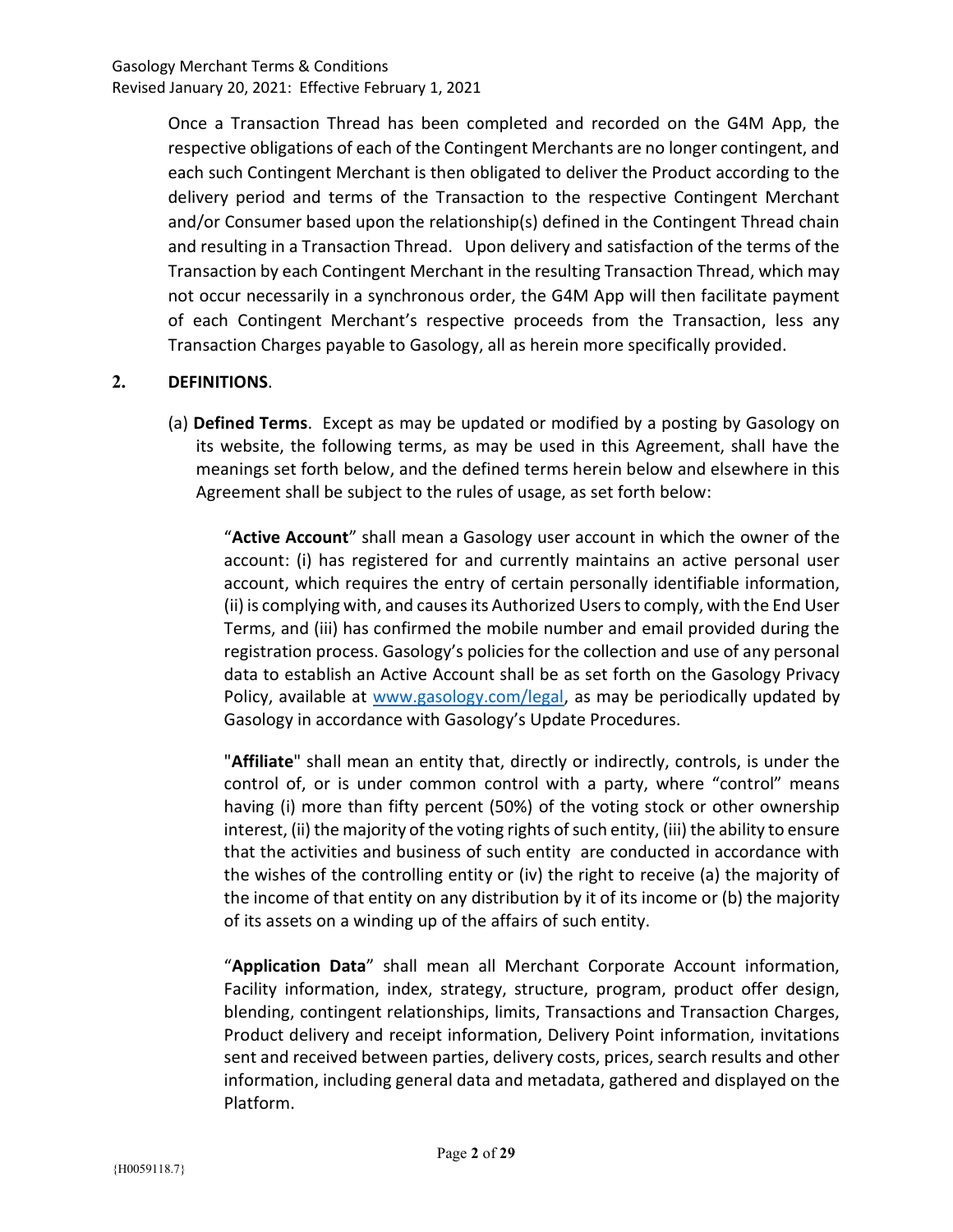"Authorized User" shall mean an individual authorized to use and link to the Merchant Account, or an individual that is authorized to use Gasology Platforms in connection with the Merchant Account.

"Business Consumer" shall mean a company that has entered into the Gasology Business Consumer Agreement constituting a legally binding agreement between Gasology and the Business Consumer under which the Business Consumer has established a Gasology Business Consumer corporate account through the G4B App.

"Business Day" shall mean any day except any Saturday, any Sunday, any day which is a federal legal holiday in the United States or any day on which banking institutions in the State of New York are authorized or required by law or other governmental action to close.

"Contingent Merchants" shall mean a Gasology Merchant that establish a Contingent Relationship with another Gasology Merchant on the G4M App as provided in Section 8 of this Agreement.

"Data Protection Law" shall mean all laws and regulations applicable to the personal data under this Agreement.

 "Delivery Point" shall mean, for any given Transaction, the specific geographic location at which a Product is required to be either delivered or picked up by the Contingent Merchant or the Gasology Consumer, depending upon the party that transacted with the Merchant for the Product.

"End User Terms" shall mean the terms and conditions applicable to all Users of the Platform, available at www.Gasology.com/legal, as such may be periodically updated by Gasology in accordance with Gasology's Update Procedures.

"Facility" shall mean a sales location identified by the Merchant in the Gasology Merchant New Account Registration Form on the G4M App.

"Force Majeure" shall mean any circumstance (including but not limited to severe storms and other similar acts of God, strikes and other labor disturbances of a national or regional origin and application, blockage, embargo or other governmental action, and wars or terrorist activity) which is beyond the control of the buyer or seller of a Product and precludes either party from making or taking delivery of the Product. In no event shall Force Majeure apply to any payment of money, unless and to the extent that an act of Force Majeure precludes the physical or electronic transfer of funds.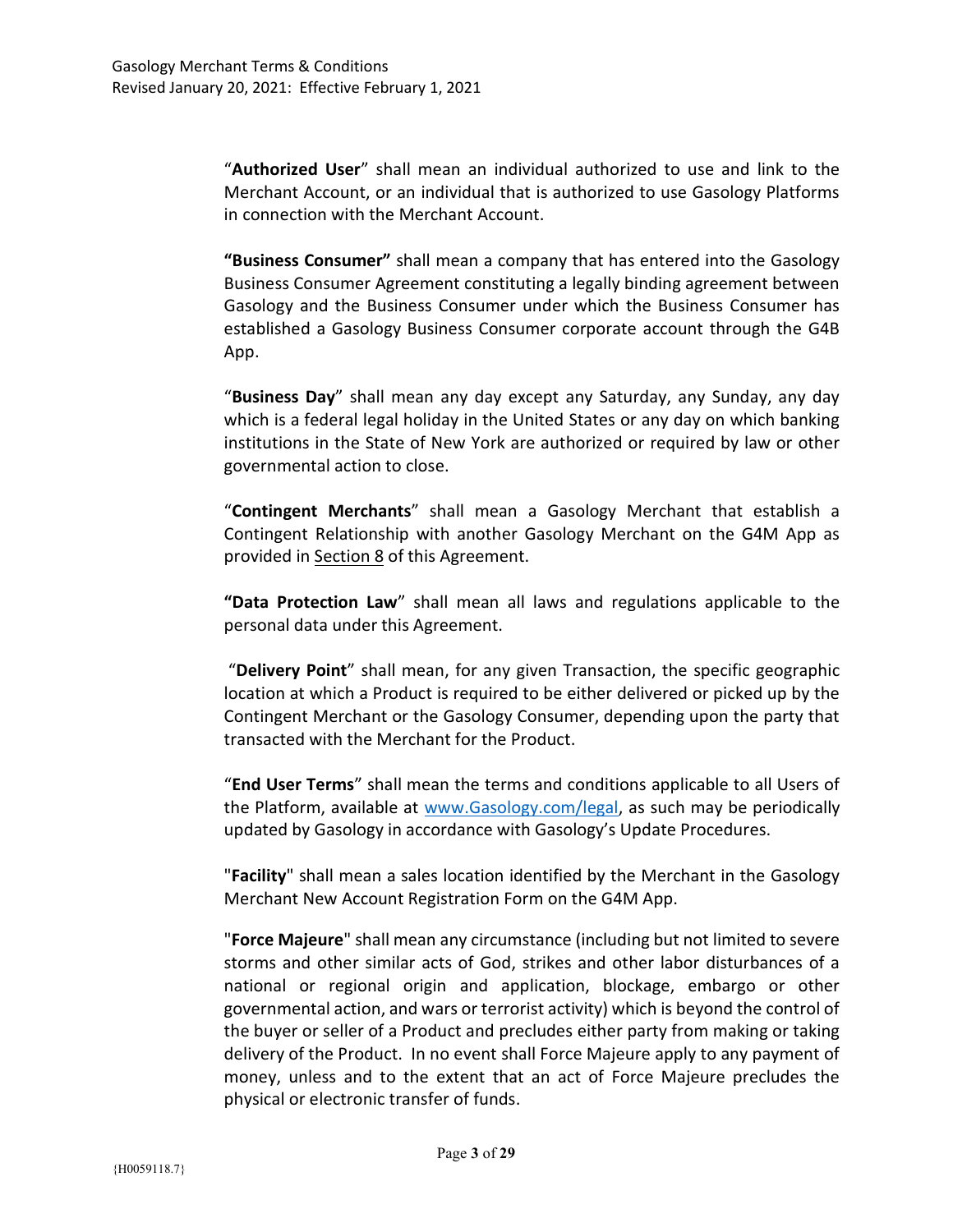"G4M App" shall mean Gasology's proprietary e-commerce web-based application developed for the facilitation of the purchase and sale of motor fuel, for the exclusive use under the terms and conditions set forth herein by Gasology Merchants, which include, without limitation, motor fuel refineries, transportation and distribution companies and gas stations and other fueling stations. The G4M App is part of the Gasology Platform that facilitates Merchant's connections to Other Gasology Merchants (including Contingent Merchants) and Gasology Consumers.

"Gasology Consumer" or "Consumer" shall mean a registered Gasology business or an individual User that makes a purchase of Product(s) from a Gasology Merchant using the Platform.

"Gasology Entities" shall mean Gasology, its Affiliates, and its and their officers, directors, consultants, contractors, agents, attorneys, employees, partners, and third-party service providers.

"Gasology Merchants" shall mean, collectively, Merchant and all Other Gasology Merchants registered on the G4M App.

"Gasology Platform" or "Platform" shall mean the combination of Gasology's ecommerce marketplace technology, data, web-based applications and mobile applications, including the G4M App, for the purchase and sale of motor fuel Products.

"Information Security Event" shall mean any occurrence related to assets or the environment indicating a possible compromise of policies or failure of controls, or an unmapped situation that can impact security.

"Information Security Incident" shall mean one or more information security events that compromise business operations and information security.

"Linking Data" shall mean the data requested in the G4M App which is necessary for the authentication and verification of Users or prospective Users who wish to be provided access via the establishment of a Merchant Corporate Account, as set forth herein in Section 4(c)(i).

"Other Gasology Merchants" shall mean other independent, third-party motor fuel Product merchants registered on the G4M App, including Contingent Merchants, as applicable.

"Person" shall mean a natural person or any entity (such as a partnership, company, association or corporation) considered as having many of the rights and responsibilities of a natural person.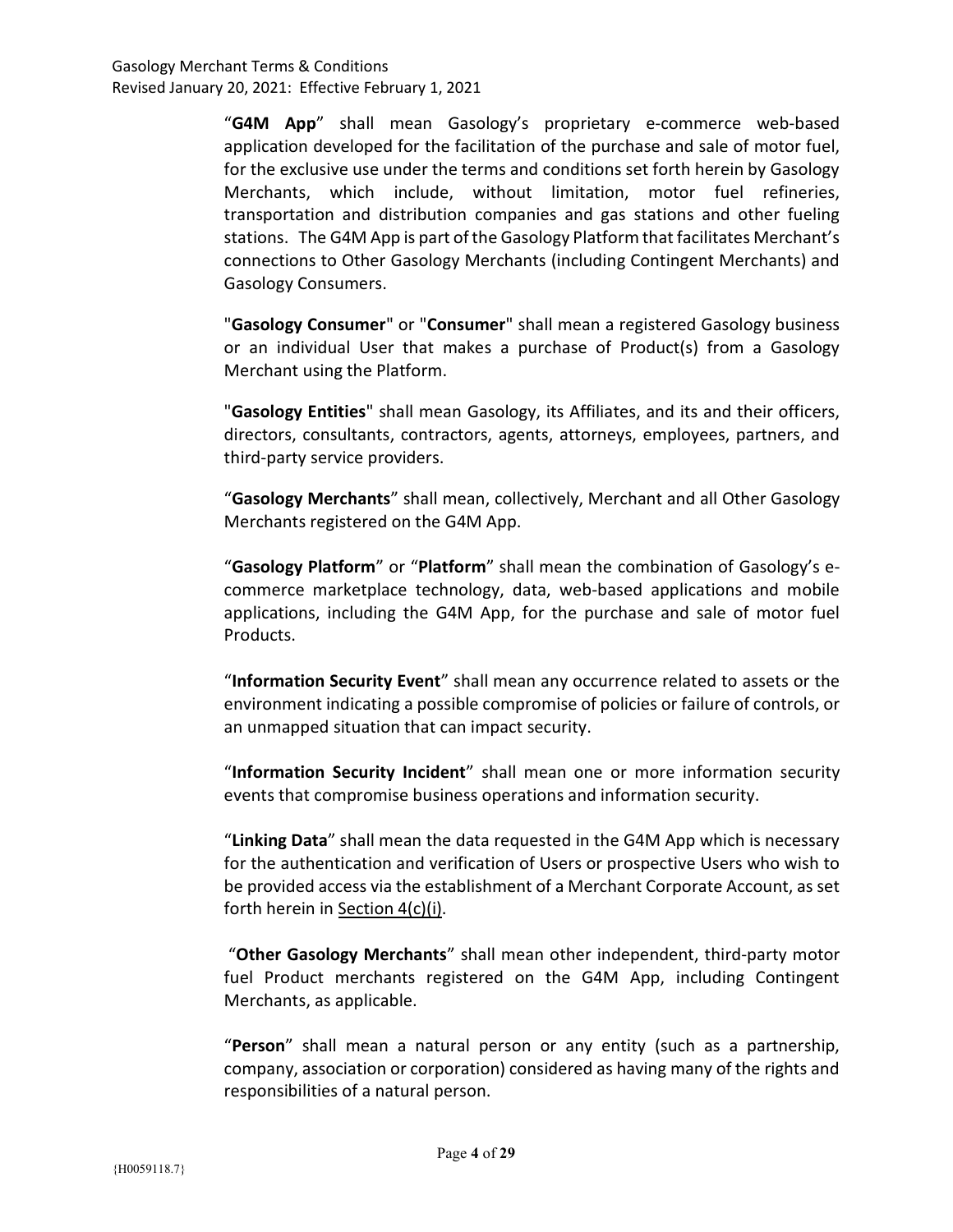"Personal Data" shall mean any information in connection with this Agreement that can reasonably be used to identify a Person, or that may otherwise be considered personal data.

"Product" shall mean a specific type, grade and specification of motor fuel offered for sale by Gasology Merchants on the Gasology Platform, for which a detailed schedule of such Products can be found at www.gasology.com/products, which may be periodically updated by Gasology in accordance with Gasology's Update Procedures.

"Provisioning Tool" shall mean the technology that utilizes Linking Data to authorize Users to have access to establish and utilize a Merchant Corporate Account.

"Transactions" shall mean all transactions involving the sale of Products on the Platform or otherwise transacting commerce using the G4M App, under the terms of this Agreement. Merchant acknowledges that Gasology and the Gasology Platform, including the G4M App, are e-commerce tools that facilitate the Merchant's ability to offer Products for sale and the Consumer's ability to purchase such Products offered by such Merchants, whereby Gasology is not a party to such a Transaction and that the respective Merchants provide Performance Guarantees for all Products transacted on the Gasology Platform, as herein provided.

"Transaction Charges" shall mean, collectively, any Transaction Fees, Payment Processing Fees and other fees payable to Gasology under the terms of this Agreement, together with all other charges to be incurred by Merchant to complete a Transaction as herein contemplated.

"Update Procedures" shall mean the procedures that Gasology will undertake to inform a User and/or Merchant of changes to this Agreement, the Gasology End User Terms of Service Agreement, related fees or other matters that, in Gasology's sole discretion are deemed material. Gasology will notify affected Users via an email to the email associated with the User's registration information of upcoming updates or changes, and when such changes will become effective. By continuing to access or use the G4M App after such changes have become effective, Users agree to be bound by such updates and changes.

"User" shall mean any Person that has completed or caused to have been completed the Gasology user registration process, accepted and agreed to the Gasology End User Terms of Service Agreement, available at www.gasology.com/legal, and having an Active Account with Gasology.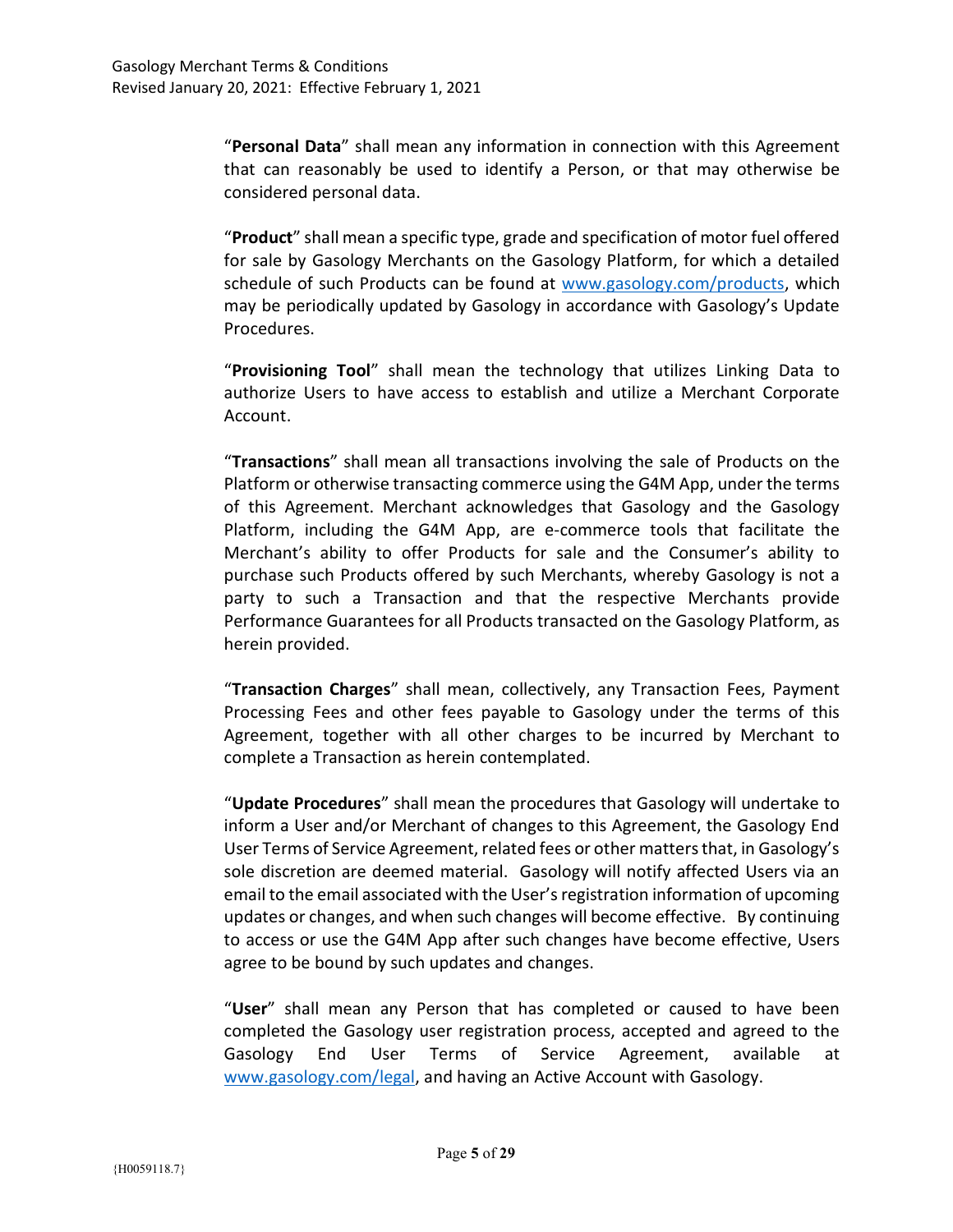(b) Rules of Usage. Defined terms will be given their common and ordinary meanings when they appear uncapitalized in the text. Undefined terms will be given their common and ordinary meanings pursuant to custom and industry parlance. Unless the context in this Agreement otherwise clearly requires: (i) the definitions of terms will apply equally to the singular and plural forms of the terms defined; (ii) whenever the context may require, any pronoun will include the corresponding masculine, feminine and neuter forms; (iii) the words "include", "includes" and "including" will be deemed to be followed by the phrase "without limitation"; (iv) the verb "will" shall be construed to have the same meaning and effect as the verb "shall"; and (v) any definition of or reference to this Agreement will be construed as referring to such agreement as may be amended, supplemented, substituted, novated, assigned or otherwise modified (subject to any restrictions on such amendments, supplements, substitutions, novations, assignments or modifications set forth in this Agreement).

# 3. ACCOUNT ADMINISTRATION

- (a) Merchant Registration and Access to G4M App. Upon execution of this Agreement, Gasology will establish a Merchant Corporate Account for the Merchant that will enable Merchant to access Gasology's browser-based online registration for the G4M App ("Registration"). Gasology's contact with Merchant shall be by way of any individual representative designated by Merchant as an "administrator" through the Registration ("Administrator"). In addition, the Registration will enable Merchant to (a) invite and authorize users ("Authorized Users") and establish permissions on the G4M App, (b) add and remove Administrators, and (c) manage and update the Merchant pricing, offers, treasury information, connectivity relationships, and other related information on file regarding Merchant. Gasology agrees to use commercially reasonable efforts to provide the G4M App to Merchant as set forth herein.
- (b) Administration. Merchant shall appoint a primary Administrator but may also appoint other authorized Administrators at its discretion. Merchant agrees to (a) maintain all G4M App Administrator login credentials in confidence, (b) only permit an authorized Administrator to access the Administrator sections of the G4M App, and (c) update as necessary all information of the primary Administrator and other authorized Administrators to ensure that it is current, accurate, and complete. Merchant shall be responsible for all activity that occurs under its G4M App Administrator login credentials.
- (c) Authorized User and Administrator Updates. It is Merchant's sole responsibility to keep and maintain an accurate list of current Authorized Users and Administrators authorized to access the Merchant Corporate Account. Gasology may in its discretion periodically review the current list of Authorized Users and Administrators, as may be the case, to maintain and support the Gasology Platform, and to ensure compliance with this Agreement.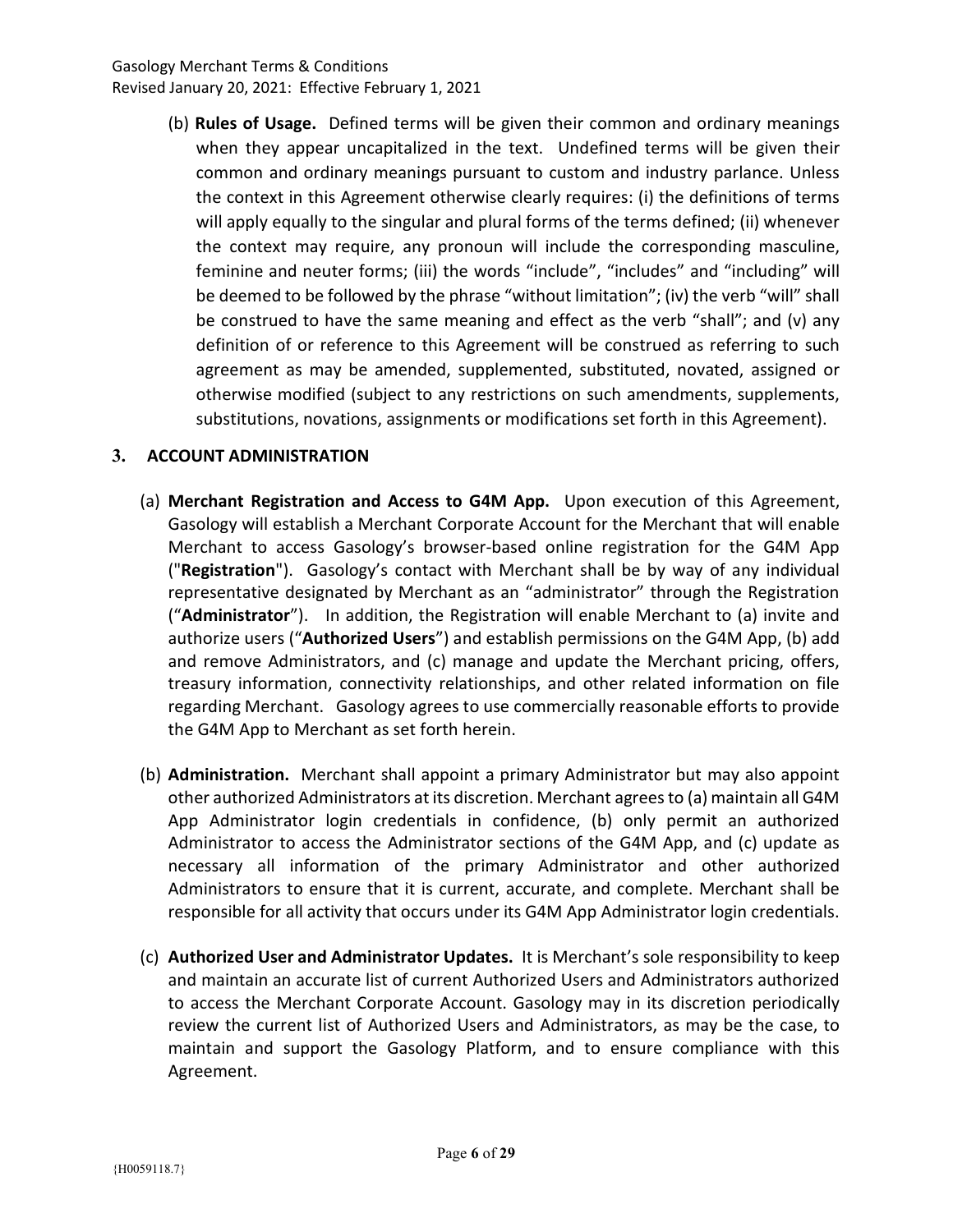- (d) Responsibility for User Activity. Merchant agrees that Merchant is responsible for all Transaction Charges incurred by Authorized Users and Administrators via the Merchant Corporate Account, regardless of whether or not such Transaction Charge received appropriate internal approvals from the Merchant. Further, Merchant agrees that Gasology shall not be responsible for Transaction Charges incurred by an Authorized User or Administrator, as may be the case, after Merchant has attempted removal of such Authorized User or Administrator from the Merchant Corporate Account to the extent Merchant provides incomplete or inaccurate Authorized User or Administrator removal information via the G4M App. Finally, as between Merchant and Gasology, Merchant shall be responsible for the Transaction Charges incurred due to fraudulent or other unpermitted activity on the part of an Authorized User's or Administrator's use of the Merchant Corporate Account to access Gasology Platforms. Merchant shall notify Gasology promptly upon discovery of any fraudulent or unpermitted activity occurring under Merchant's Corporate Account.
- (e) Restrictions. Merchant agrees to use the Merchant Corporate Account and G4M App solely as set forth in this Agreement. Merchant shall not, and shall not authorize others to, (a) decompile, disassemble, reverse engineer or otherwise attempt to derive the source code or underlying technology, methodologies or algorithms of the G4M App, Gasology Platform or any application related thereto, except to the extent specifically allowed by applicable law, (b) sublicense, lease, rent, sell, give or give access to, or otherwise transfer or provide the G4M App or the Gasology Platform to any unaffiliated third party, (c) upcharge, increase or otherwise modify the Transaction Charges for any usage of the G4M App and the Gasology Platform, or (d) impose any additional fees or charges on an Authorized User or Administrator related to use of the G4M App or Gasology Platform. Gasology reserves all rights not expressly granted to Merchant, including Authorized Users and Administrators, under this Agreement.

### 4. USAGE OF G4M APP.

(a) Access to G4M App. Upon execution of this Agreement, Gasology will use commercially reasonable efforts to enable Merchant to access the G4M App which will enable Merchant to: (a) create and maintain a Merchant Corporate Account, (b) view a current list of all Authorized Users and Administrators with access to the Merchant Corporate Account, (c) add and remove Authorized Users to the Merchant Corporate Account, (d) disable any or all current Authorized Users from their Merchant Corporate Account, (e) authorize Users to have the ability to buy or sell Products, as applicable on the G4M App on behalf of the Merchant, (f) authorize Users to have the ability to initiate and create a Contingent Relationship with Other Gasology Merchants to buy or sell Products on the G4M App on behalf of the Merchant, and (g) authorize Users to perform other functions on the G4M App.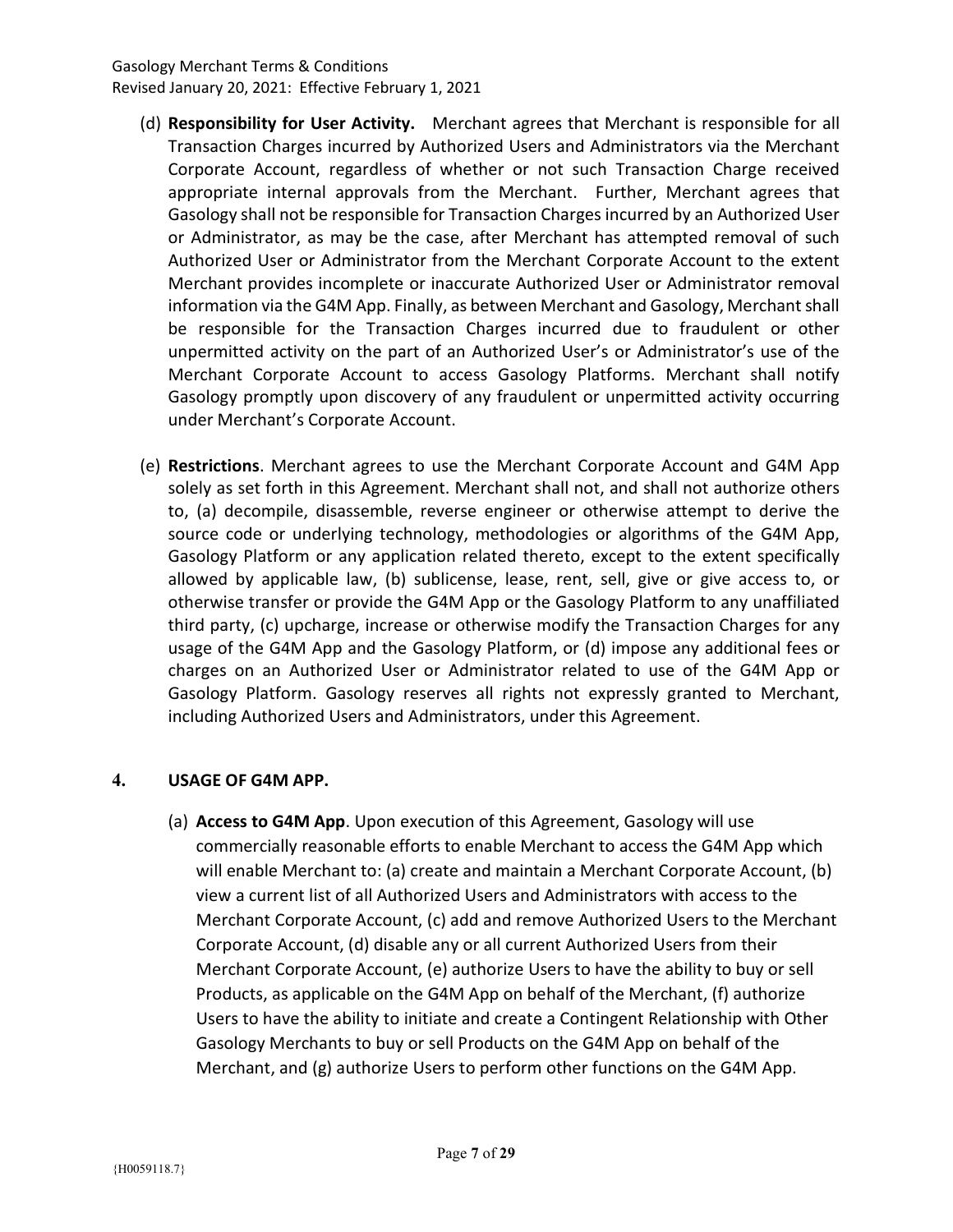### (b) Active Account Required.

- (i) Active Account. Merchant agrees that in order for an individual to be considered an Authorized User on a G4M App, such individual or the Person for which such individual is acting must have an Active Account at all times in which they intend to use the G4M App.
- (ii) Violations. Merchant acknowledges that certain Authorized Users may be suspended or banned from use of the Platform due to violations of the End User Terms ("Violations"), and that Gasology shall have no obligation or liability related to an Authorized User that is unable to obtain or maintain an Active Account due to Violations. In the event that an Authorized User's Active Account is suspended or terminated pursuant to the End User Terms, such Authorized User's access to the Merchant Corporate Account shall also be immediately suspended.

## (c) Merchant Corporate Account Linking.

- (i) Linking Mechanics. In order to enable a proposed Authorized User to securely establish a link to a Merchant Corporate Account, Merchant must use the G4M App to send a Gasology-generated email invitation to the proposed Authorized User by providing the proposed Authorized User's: (i) full name, (ii) Merchantissued email address, and (iii) all other mandatory information requested in the G4M App ("Linking Data"), which is necessary for authentication and verification purposes.
- (ii) Accuracy. Merchant shall ensure that Linking Data is accurate and complete, and Gasology shall not be liable to Merchant, an Authorized User, a proposed Authorized User, or any other Person with respect to inaccurate or incomplete Linking Data supplied by Merchant.
- (iii) Unlinking. The Merchant may unlink an Authorized User from the Merchant Corporate Account at any time by the Merchant unlinking such Authorized User through the G4M App.
- (iv) Restrictions. Merchant agrees and shall cause each of its Authorized Users linked to their Merchant Corporate Account to use the G4M App solely as set forth in this Agreement and the End User Terms.
- (d) Responsibility for User Activity. Gasology reserves the right to suspend participation in the G4M App to Merchant and any of its Authorized Users for violations of this Agreement or the End User Terms. In the event that an Authorized User's Active Account is suspended or terminated pursuant to the terms of this Agreement or the End User Terms, such Authorized User's access to the G4M App shall also be suspended.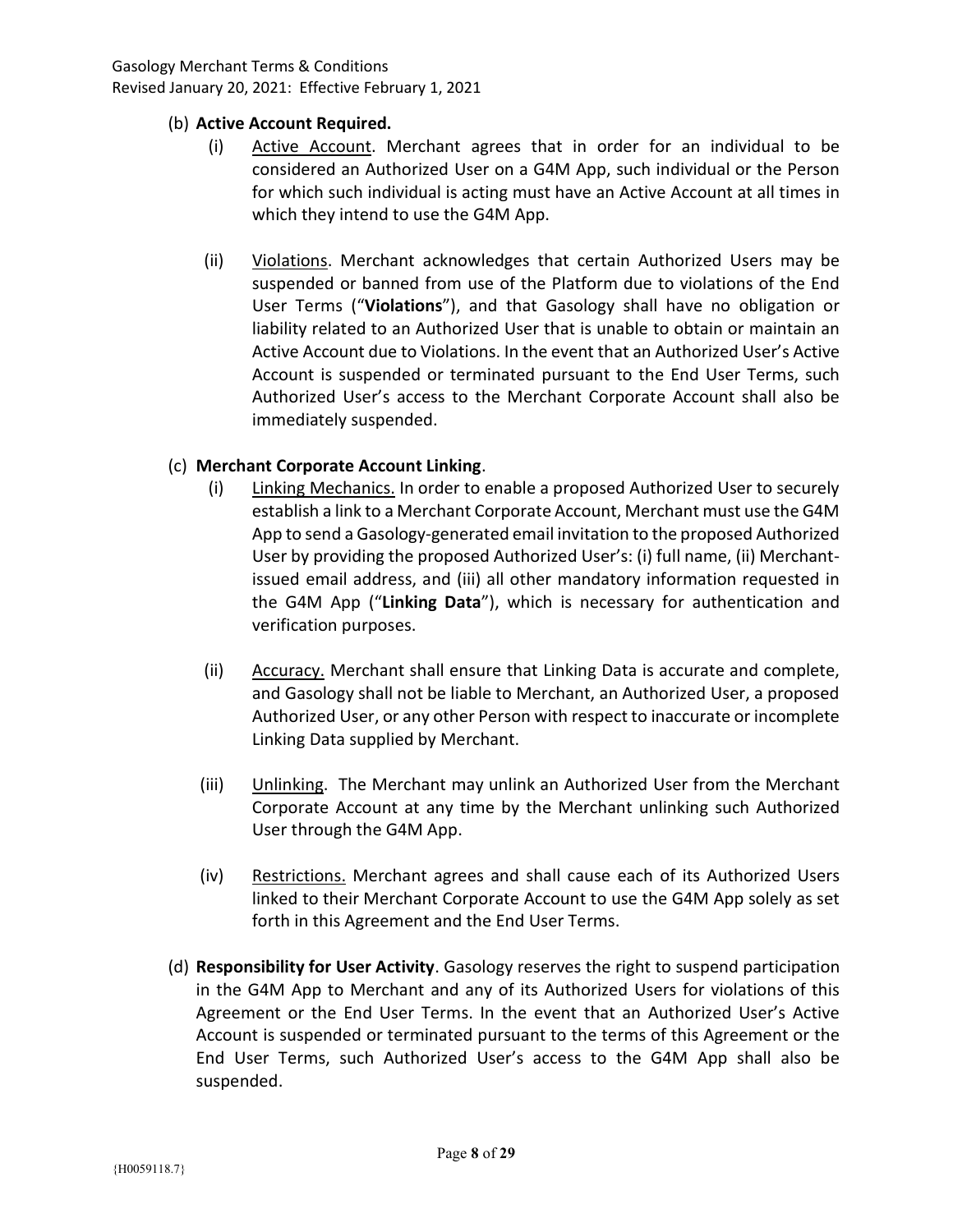## 5. G4M APP COMPONENTS

- (a) G4M App Services. The G4M App provides Merchant with access to Gasology's cloudbased e-commerce marketplace and suite of applications designed to enable Merchant with the ability to offer motor fuel Products for sale through the Platform.
- (b) Delivery Period. The G4M App provides Merchant with the ability to offer Products for sale for specific pre-defined delivery periods ("Delivery Periods"). The available Delivery Periods may be found on the Gasology website at www.gasology.com/calendar, which may be periodically updated by Gasology in accordance with Gasology's Update Procedures. Delivery Periods are segregated into daily, monthly and yearly Delivery Periods and contain specific dates for which Products are offered for sale and specific dates for which Products are allowed and/or required to be picked up by, or delivered to, Consumers.
- (c) Contingent Sales. The G4M App will provide Merchant with the marketplace and technology tools that will give Merchant the option to interconnect with Other Gasology Merchants, using a Contingent Thread for a specific Product and a specific Delivery Period, whereby no volumes of Product(s) are bought or sold between Contingent Merchants until a Gasology Consumer purchases Product from the last of the Contingent Merchants in the thread of inter-connected and sequenced Contingent Merchants in the Contingent Thread. Upon a purchase by such Consumer, a simultaneous sale, purchase or both is executed accordingly with each sequenced and interconnected Contingent Merchant in the respective Contingent Thread. Prior to joining a Contingent Thread as a Contingent Merchant, Merchant, using the G4M App, acknowledges and agrees to the limits, pricing differentials and other commercial terms offered by a Contingent Merchant in the Contingent Thread, and as a participating Contingent Merchant, agrees to the Contingent Thread Terms and Conditions (defined below) herein.
- (d) External Data Services. The G4M App will provide Merchant with access to Gasology Microsoft® Excel add-in downloads that provide Merchant with the ability to dynamically upload certain pricing information as well as download certain transaction information, using the G4M App.
- (e) Invitation to Join a Gasology Contingent Thread. The G4M App will provide Merchant with the ability to invite Other Gasology Merchants to connect on the G4M App to (i) join and participate in a Contingent Thread, as Contingent Merchants; or (ii) as a Contingent Merchant, to develop a new Contingent Thread.
- (f) Invitation for Sales to Business Consumers. The G4M App will provide Merchant with the ability to invite prospective Business Consumers) to connect on the Platform to shop and purchase Products from Merchant.
- (g) Transaction and Payment Processing Services. Gasology will provide Merchant with online e-commerce transaction payment services, when using the G4M App. Specific terms and conditions related to Gasology transaction and payment processing services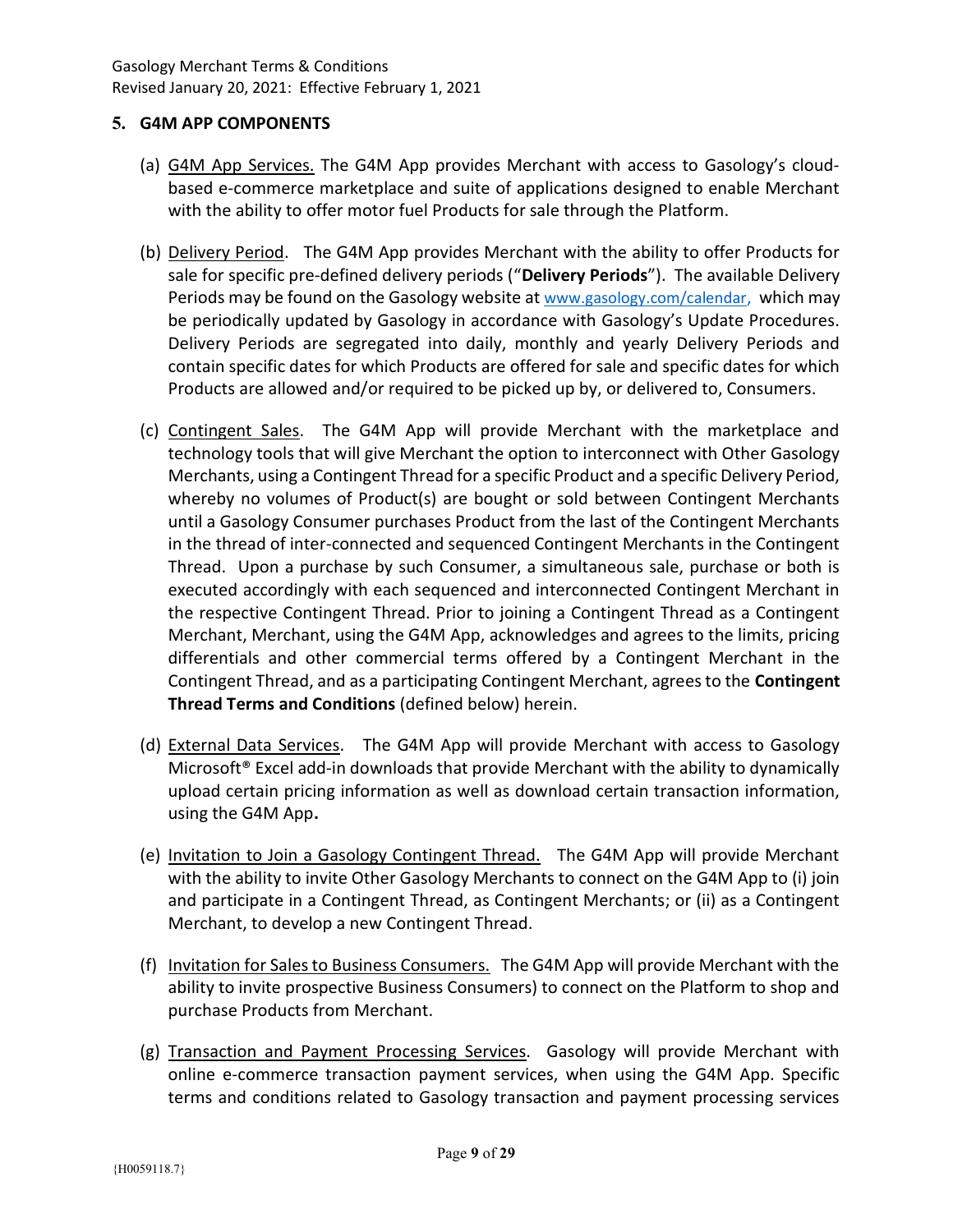are set forth on Gasology's website at www.gasology.com/merchant, which may be periodically updated by Gasology in accordance with Gasology's Update Procedures ("Payment Processing Services").

(h) Performance Guarantee and Resolution Services. As more fully provided in Section 9 below, in order to provide the best service to all Users participating on the Platform, each Gasology Merchant delivering Product(s) provides a Performance Guarantee to Consumers, all as more fully set forth in Section 9(a) below ("Merchant Performance Guarantee") and Gasology provides resolution services in connection with such Merchant Performance Guarantee as provided in Section 9(b) ("Resolution Services").

# 6. GASOLOGY PAYMENT SERVICES AND FEES

- (a) Platform Transaction Fees. Merchant will pay Gasology the transaction fees (each a "Transaction Fee") as set forth in the transaction fee schedule ("Gasology Merchant Transaction Fee Schedule") assessable to Merchant at www.gasology.com/merchant, which may be periodically modified by Gasology in accordance with Gasology's Update Procedures , on all Product(s) sold by Merchant on the Platform. Merchant is responsible for payment of all Transaction Fees due under this Agreement at the time a Product is deemed sold by Merchant on the Platform. The proceeds from Product(s) sold by Merchant on the Platform shall be reduced for all Transaction Fees due Gasology in accordance with the Merchant Transaction Fee Schedule. Merchant should ensure that Product prices offered by Merchant on the Platform have been adjusted to account for such Transaction Fees that will be due and payable by Merchant to Gasology. All prices under this Agreement, including all Transaction Charges, and prices for Product(s), shall be denominated and payable in the currency indicated in the G4M App.
- (b) Payment Processing Fees. As part of the Transaction and the Payment Processing Services, Gasology will seek to collect from its Consumers that commit to purchase Product on the Platform, full payment for all Product(s) at the time the commitment to purchase is registered from such Consumer on the Platform. Gasology's fees for processing such payments ("Payment Processing Fees") are set forth on Gasology's website at www.gasology.com/merchant which may be periodically modified or updated by Gasology in accordance with Gasology's Update Procedures ("Payment Processing Fee Schedule"). The proceeds from Merchant's Product sales on the Platform shall be reduced by Gasology for all Payment Processing Fees in accordance with the Payment Processing Fee Schedule, and all Transaction Fees in accordance with the Gasology Merchant Transaction Fee Schedule. Merchant should ensure that Product prices offered by Merchant on the Platform have been adjusted to account for all Transaction Charges due by Merchant upon sale.
- (c) Alternative Payment Processing. Upon Merchant's request initiated by an Authorized User on the G4M App, Gasology may, in Gasology's sole discretion, agree in accordance with the Gasology On Account Request and Agreement ("On Account Agreement") the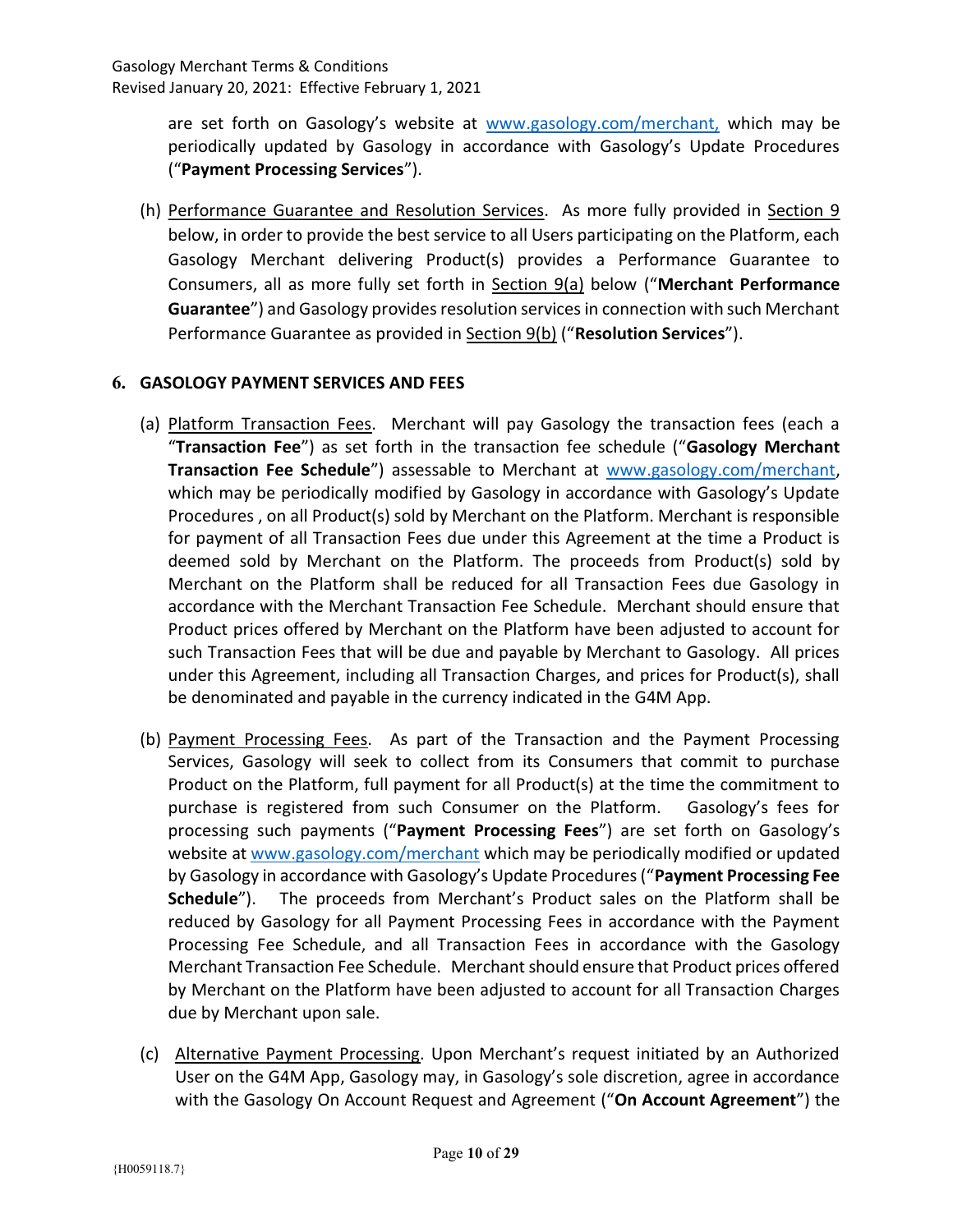form of which On Account Agreement can be found on the Gasology website at www.gasology.com/merchant which may be periodically modified or updated by Gasology in accordance with Gasology's Update Procedures, to alternative payment processing. Such alternative payment processing will be available for direct sales by Merchant to a Gasology Consumer but shall not be available for sales to Gasology Consumers where the sale to any such Consumer involves the use of a Contingent Thread. Utilizing the On Account Agreement, Merchant may offer specified credit terms to a Gasology Business Consumer ("On Account Terms") through the Platform and G4M App as set forth and mutually agreed to in the On Account Agreement. Accordingly, for such Transactions where (i) the Merchant offers direct sales of its Products to its Gasology Business Consumer, and (ii) such Business Consumer was offered and accepted Merchant's On Account Terms on the G4M App, Merchant will directly invoice such Business Consumer in lieu of utilizing the Payment Processing Services offered by Gasology. In such a case, Merchant shall be solely responsible for (1) all invoicing of Product sales to such Business Consumer on the Platform via the G4M App, (2) the credit risk related to collection of any amounts due Merchant from such Business Consumer and (3) remitting all related Transaction Fees to Gasology at the time of the Product sale. Any and all Transaction Fee amounts shall come due and be payable in full to Gasology immediately upon the sale and regardless of any Gasology Business Consumer payment terms agreed in the On Account Agreement. Transaction Fees associated with On Account Agreement Product sales to Business Consumers shall be invoiced by Gasology to Merchant on a monthly basis for which payment shall be due to Gasology within 15 days of the respective invoice date. If the Transaction Fee for the Transaction is not paid to Gasology in full by Merchant within the 15 days of the invoice date for such Transaction Fees, Gasology may setoff such Transaction Fee amounts due against any other amounts held by Gasology on Merchant's behalf.

(d) Gasology Proceeds Retention Pending Performance. Gasology will hold all Consumer payments received by Gasology in a separate, third-party collateral account ("Collected Proceeds Account"), subject to a security interest in favor of Gasology, as provided in Section 6(g) below. Merchant will not receive interest on any funds held by Gasology in the Collected Proceeds Account. The Collected Proceeds Account shall be a separate and segregated account to be administered by Gasology, and Gasology will not invest, use, comingle, or otherwise use in its business any sales proceeds it holds in the Collected Proceeds Account. Gasology shall further act as agent of the Collected Proceeds Account, as herein provided in Section 6(g) below, and Gasology will remit to Merchant, from the Collected Proceeds Account, Merchant's respective portion of net sales proceeds, after the deduction of Gasology Transaction Fees and Payment Processing Fees, as applicable, upon confirmation using the G4M App that Merchant has delivered Product to the Consumer or, in the case of a Gasology Contingent Thread transaction, a Contingent Wholesale Buyer (as defined in Section 8 below) pursuant to the terms of the relevant Transaction. Notwithstanding the foregoing, Gasology may withhold payment to any Contingent Merchant in a Gasology Contingent Thread Transaction if such Contingent Merchant shall have breached its performance obligations, pending any cure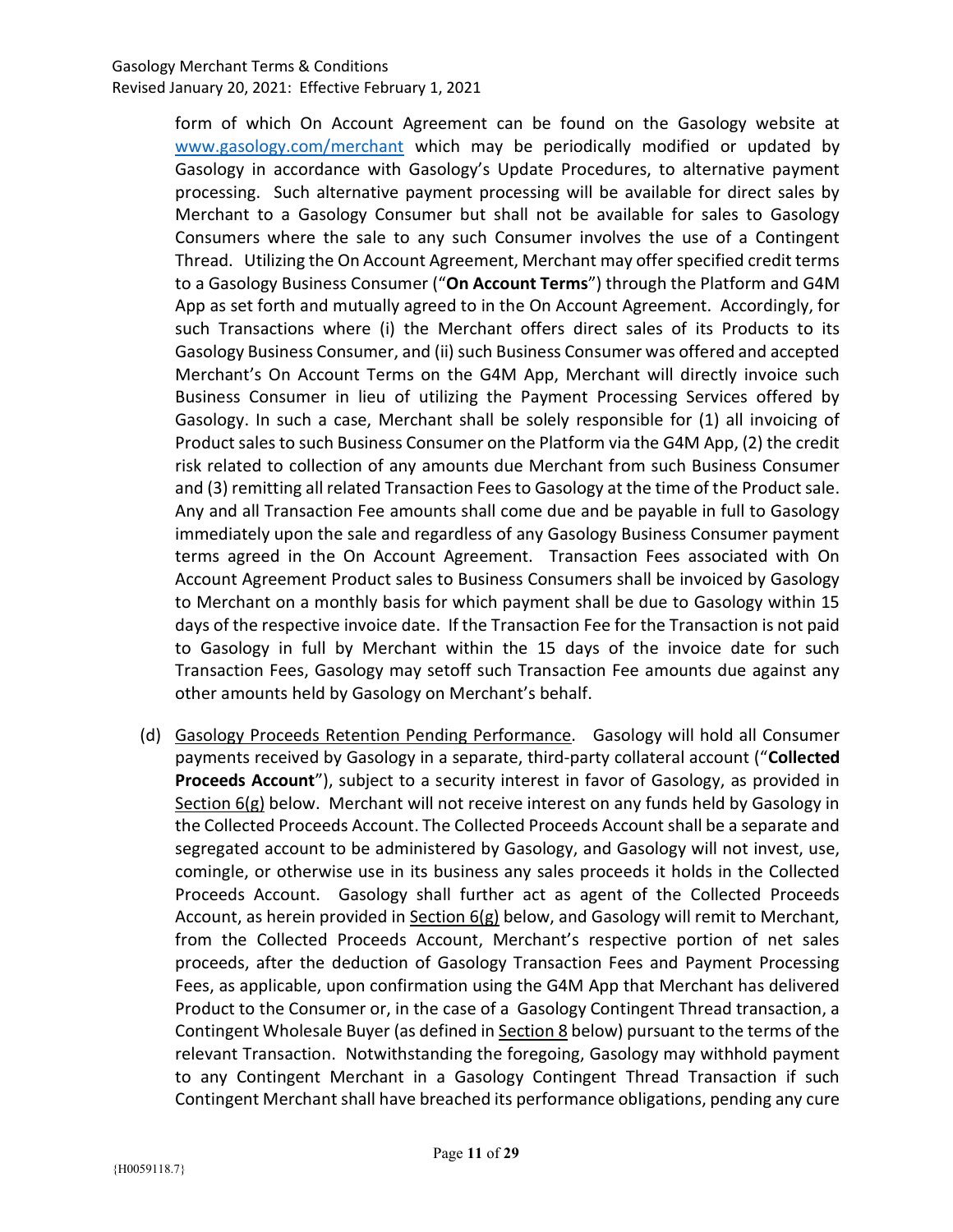or resolution of such breach by a Contingent Merchants' performance under its Merchant Performance Guarantee.

- (e) Gasology Right to Setoff. Merchant grants Gasology the right to setoff all amounts owed to Gasology against Merchant's sales proceeds, including, but not limited to, any Transaction Fees and Payment Processing Fees due to Gasology or any other amounts with respect to Resolution Services pursuant to Section 9(b), and any other amounts due to Gasology from Merchant. Gasology's right to setoff Merchant's funds in the Collected Proceeds Account or enforce its security interest granted hereunder shall be in addition to, and not in substitution for, all other rights and remedies available to Gasology by law or in equity, or under the other provisions of this Agreement.
- (f) Payment Disputes and Interest. Any dispute related to Transaction Fees and Payment Processing Fees must be submitted in writing to Gasology within thirty (30) calendar days of the date of such payment or deduction, as applicable; otherwise such dispute is waived, and the payment or deduction will be final and not subject to challenge. If the deducted amount is inadequate or if Merchant fails to remit the full amount payable when due, interest on the unpaid portion shall accrue from the date due until the date of payment by Merchant at a rate equal to the lower of (i) the then-effective prime rate of interest published under "Money Rates" by The Wall Street Journal, plus two percent per annum; or (ii) the maximum applicable lawful interest rate.
- (g) Security Interest and Agency for Collected Proceeds Account. Merchant authorizes Gasology to act as its agent for purposes of receiving and holding funds in the Collected Proceeds Account, and the processing of payments from the Collected Proceeds Account, including, in all Transactions: processing payments, refunds, deductions of fees and other adjustments, receiving and holding sales proceeds on Merchant's behalf, and remitting sales proceeds to Merchant or to a Contingent Wholesale Seller, as applicable, in accordance with this Agreement. All proceeds of Product sales collected by Gasology and all amounts deposited in the Collected Proceeds Account, will represent a secured claim against fees owed to Gasology and other amounts due Gasology in such Transaction. Merchant hereby grants to Gasology a first-priority pledge and security interest in all funds in the Collected Proceeds Account for which Merchant shall have entitlement (subject to the terms of this Agreement, including Gasology rights of setoff), to satisfy all monies owed to Gasology, including Transaction Fees, Payment Processing Fees or any other amounts due to Gasology from Merchant. Gasology may at any time and from time to time collaterally assign its security interests in the Collected Proceeds Account to any lenders providing debt or other financing to Gasology for the implementation and development of the G4M App and/or the Platform.

# 7. MERCHANT OBLIGATIONS

Merchant agrees to follow and to cause its Affiliates to follow the requirements of this Agreement, including, but not limited to, to deliver Product(s) in compliance with the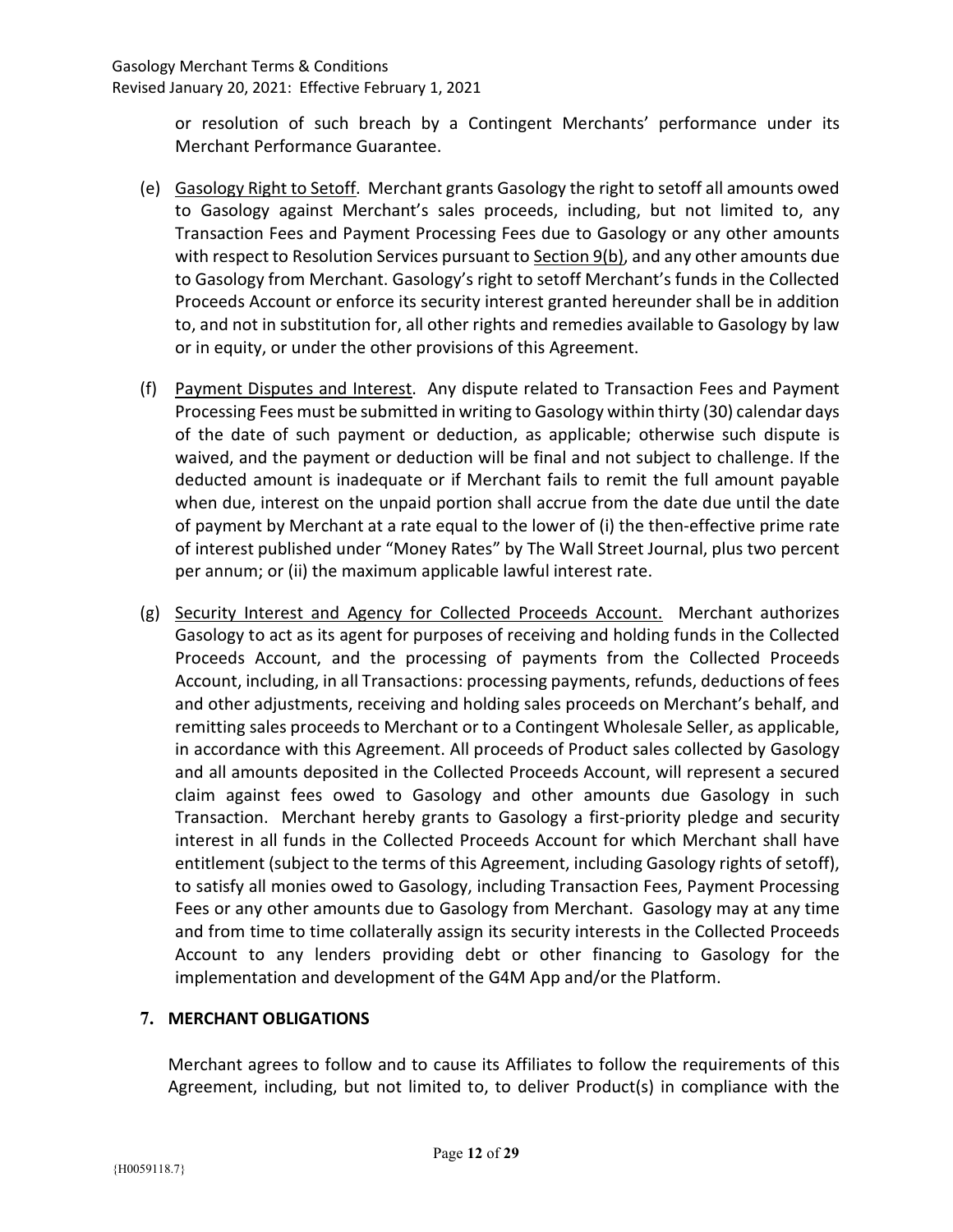Merchant Performance Guarantee and paying all Transaction Charges and other amounts that may accrue under this Agreement. Merchant must successfully complete the Platform Registration process using the G4M App, and be approved by Gasology in order to participate on the Platform using the G4M App.

- (a) Physical Sales. The Platform and G4M App provides an e-commerce marketplace that facilitates physical Product sales by Merchant whereby Merchant stipulates and agrees:
	- (i) Gasology is not a party to any physical Product sales conducted on the G4M App except for the advocacy and oversight capacity as specified herein.
	- (ii) The creation and execution of all supporting transaction documents ("Merchant Transaction Documents"), necessary to physically sell, transport, store, buy or sell physical Product(s), shall be the sole responsibility of the Merchant. Merchant shall be solely responsible for ensuring that such transaction parties possess all valid authorizations, licenses, permits, and the like, to conduct such activities in the ordinary course of business. Gasology will have no responsibility for any Merchant Transaction Documents, or for any claims or disputes arising out of the Merchant Transaction Documents, to the extent not included by Gasology as part of the Resolution Services.
	- (iii) G4M App Transaction terms are primary, binding and controlling and shall take precedence over any other agreements, including the Merchant Transaction Documents, between the parties to the Transaction, including Contingent Thread Transactions, whereby the Product(s), price(s), volumes, Delivery Periods and other basic terms for the Transaction(s) will be as reflected and agreed in the G4M App.
- (b) Agent for the Consumer. Each Transaction on the G4M App will be deemed a Transaction on behalf of a Consumer and accordingly, any and all Product associated with such Transaction that is received, stored, blended, transported or delivered shall be on behalf of such Consumer, whereby Merchant shall act as a "Custodial Agent" for such Consumer, and maintain insurance covering its Facilities and other properties and obligations with financially sound and reputable insurers in such amounts, with such deductibles, and covering such risks as are customarily carried by companies of the same or similar size engaged in similar businesses and owning similar Facilities in the localities where it operates or as otherwise required by Gasology, in its discretion, at any time. Merchant acknowledges Gasology does not sell, transport or store any Product. In any Transaction, Merchant shall be solely liable for any loss of or damage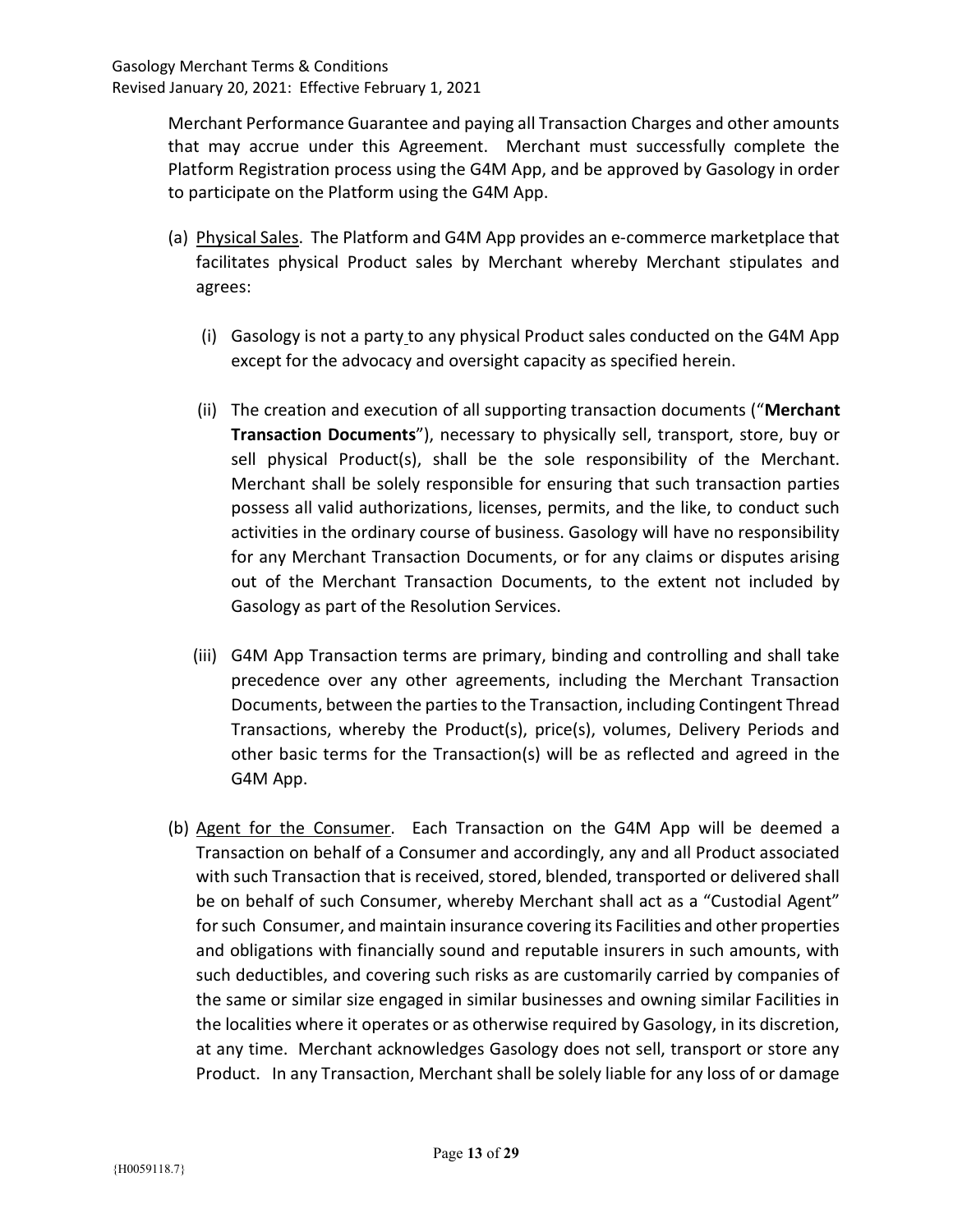to Product (including any line loss, evaporation, spills or contamination) while such Product is in the custody of Merchant, as applicable.

- (c) Taxes. While the Platform uses robust tax computation algorithms to assist the Merchant in offering Products for sale on the Platform for most motor fuel sales constructs, the responsibility for all tax filings, remitting all taxes due to regulatory authorities for sales of Products, and ensuring that all taxes paid are properly configured and correct, will be the sole responsibility of Merchant. Gasology will provide a notification to Users of the Platform that certain tax calculation may vary from the taxes displayed on the Platform and that the User shall be responsible for any additional taxes that may be due on the date of delivery.
- (d) Delivered Transaction Fees. Merchant agrees that the delivery terms for Transactions that are offered shall be deemed as "Delivered" or "FOB Destination" or "FOB Buyer", as applicable, and the pricing for all Transactions shall include all delivery fees, which shall be disclosed and included in the Product price offered on the Platform. No additional delivery costs or fees of any kind are to be added, changed, or otherwise adjusted by Merchant.
- (e) No Undisclosed Fees. Merchant agrees that no undisclosed additional fees are to be added or separately invoiced to Consumers or Other Contingent Merchants that have transacted for Product on the Platform. Prices offered are to be inclusive of all costs and fees and will reflect the net amount payable by Consumers or Other Contingent Merchants to Merchant, for the Product.
- (f) Flexibility Add-on Offers and Fees. Merchant agrees it must obtain Gasology approval and Platform integration to offer additional flexibility features to Gasology Consumers. All Flexibility Add-On offers are to be completely discretionary and Merchant shall not require a Gasology Consumer to purchase any such Add-On as part of a Product sale on the Platform and shall not be a required component of any offer or Transaction on the Platform.
- (g) Merchant Training. As part of its Registration, Merchant agrees to designate at least two (2) of its personnel to complete all Gasology Merchant initial training, prior to utilizing the Platform and the G4M App. Merchant will not enter into any Transactions until the completion of the initial Gasology Merchant training of its personnel is complete. At all times while on the Platform, Merchant shall keep at least two (2) people on staff who have been formally trained by Gasology and notify Gasology within one (1) Business Day of any Gasology trained personnel change. Gasology may periodically offer recurrent training or special training sessions, in the event of upgrades or other changes in the Platform or in the G4M App, including policy changes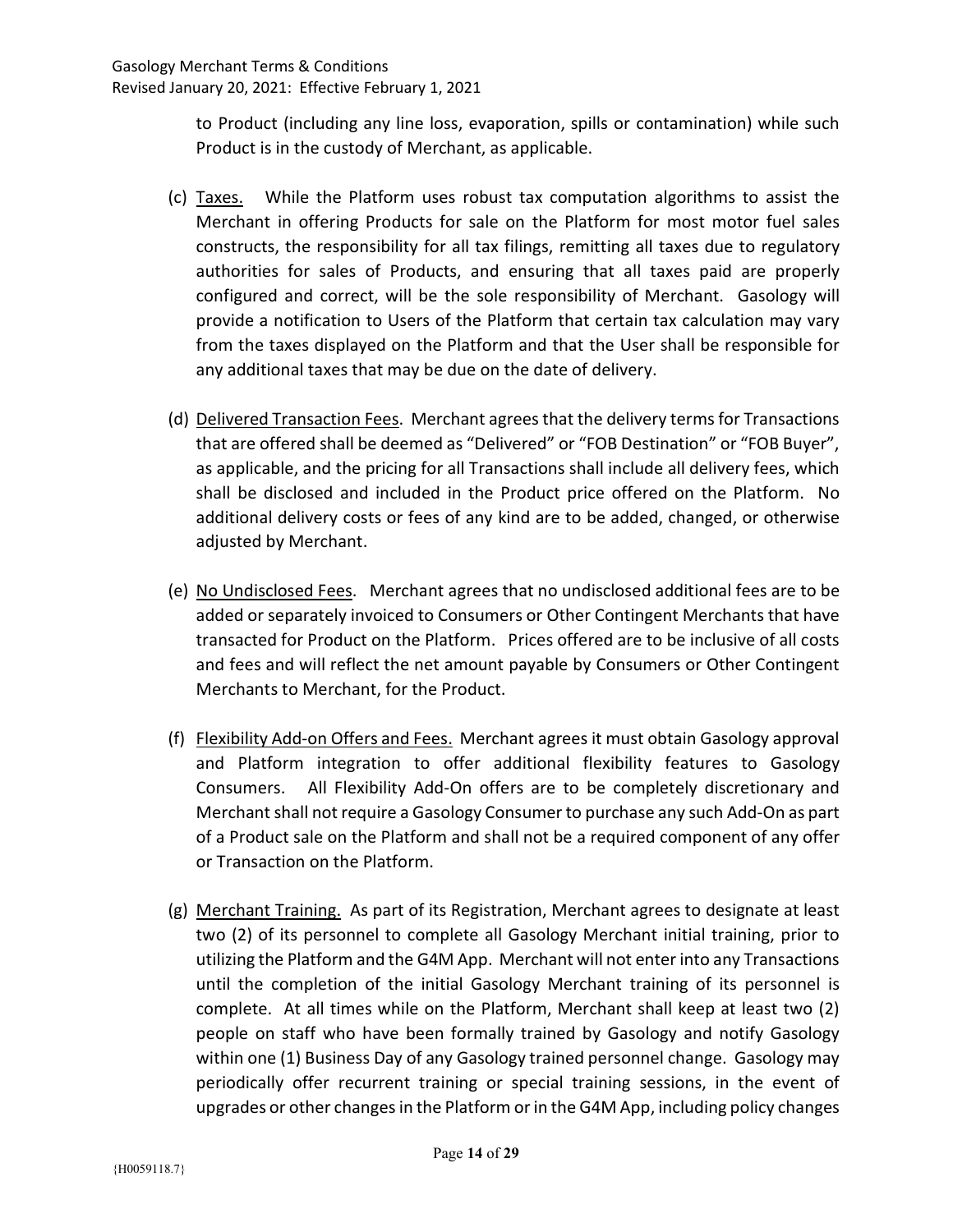in accordance with Gasology's Update Procedures, and Merchant expressly assumes the risk of its personnel using the G4M App and the Platform, as Authorized Users, without proper training. Merchant can request of Gasology in writing for special or advanced training of its Authorized Users, which Gasology may provide, under the terms of a separate agreement, and at Merchant's sole cost and expense. No amount of training by Gasology will shift the Merchant's risk of allowing its Authorized Users to use the G4M App and the Platform, without proper training.

- (h) Invitations. Merchant agrees only to invite Other Gasology Merchants and Business Consumers to connect on the Platform, and not to send any invitations to retail Consumers.
- (i) Authorized Users. Merchant (i) is responsible for maintaining the confidentiality of Merchant's and/or Merchant's authorized employees' and representatives' usernames and passwords, and (ii) must use commercially reasonable best-efforts to prevent unauthorized access to the G4M App and Platform, utilizing the same or similar security measures that Merchant uses to prevent unauthorized access to its proprietary networks and systems. Gasology shall not be liable for any loss or damage arising from the unauthorized use of a username or password.
- (j) Consumer Verification and Credit. The default method of transacting with Consumers on the Platform is to allow Gasology to immediately collect all proceeds due from Consumers at the time the Consumer places its order for future Delivery Periods on the Platform, using the G4M App, in order to reduce any Consumer credit risk from the Transaction. Gasology shall deposit the amounts paid by Consumers in the Collected Proceeds Account and Gasology's sole responsibility shall be to administer the funds in the Collected Proceeds Account as part of its Payment Processing Services, all in accordance with the terms of this Agreement. Gasology will have no involvement in, no responsibility for, or liability to Merchant for any matters related to any alternative payment methods deployed by Merchant in accordance with Section 6(c), and the related the creditworthiness of such Consumers.
- (k) Other. Merchant agrees to comply with the Telephone Consumer Protection Act, as amended, in dealing with Consumers, including not using an automatic telephone dialing system or an artificial or prerecorded voice without the Consumer's express prior written consent.

# 8. CONTINGENT THREAD TERMS AND CONDITIONS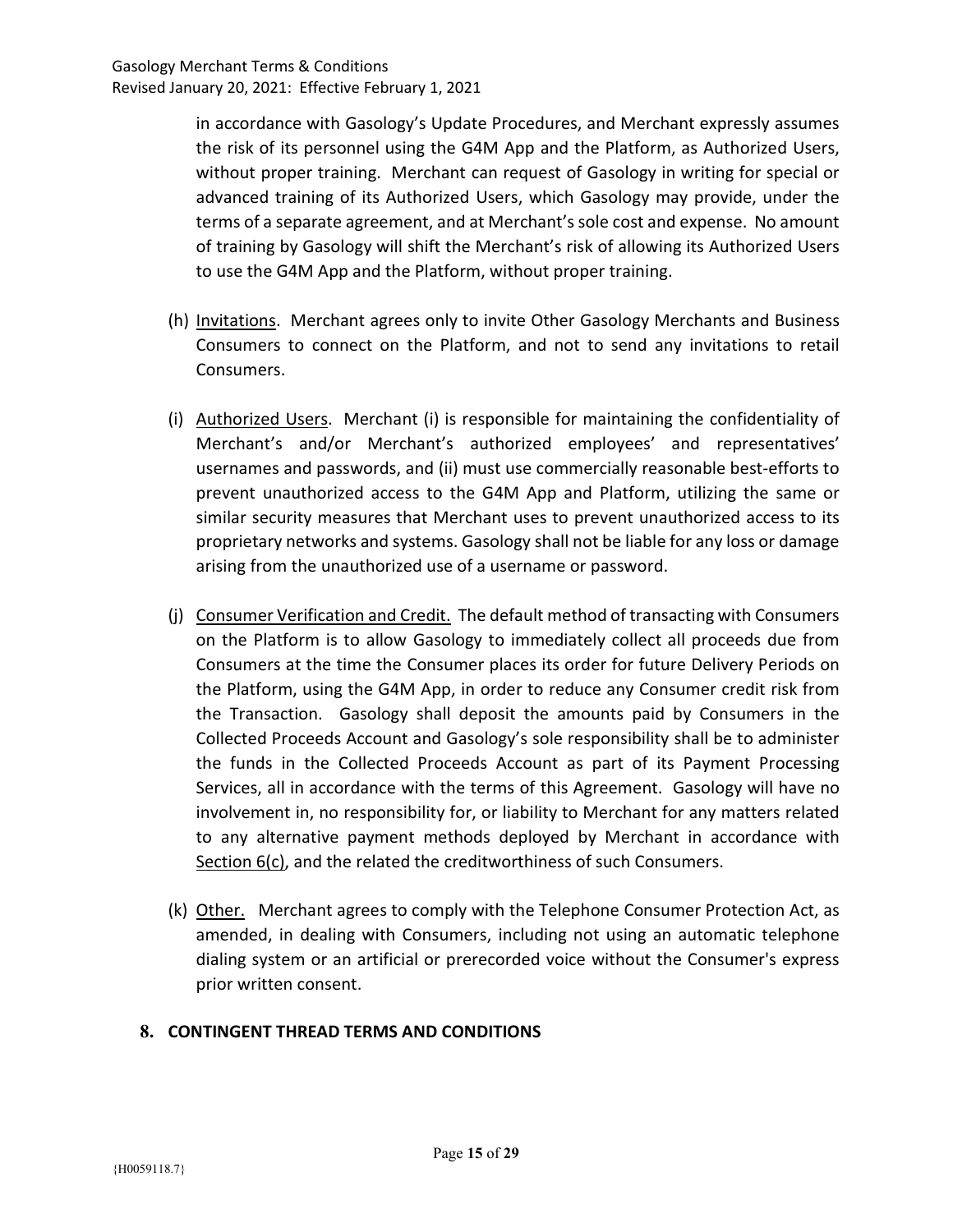The G4M App provides Gasology's proprietary e-commerce tools to allow Merchant to develop a contingent relationship ("Contingent Relationship") on the Platform, using the technology and application tools provided on the Platform, whereby:

- (a) Invitation. Merchant may use the G4M App to invite Other Gasology Merchants to supply Products to Merchant (each a "Contingent Wholesale Seller") or to offer Merchant's Products for sale to Other Gasology Merchants (each a "Contingent Wholesale Buyer"), and either of which could be deemed a "Contingent Wholesale Merchant," as applicable in the Contingent Relationship. Acceptance of any invitation for a Contingent Relationship requires the parties to accept, and likewise agree to, creating a "Contingent Thread Relationship" for specific Products, whether one or more, subject to the following basic terms, which collectively shall constitute a "Contingent Offering":
	- (i) Volume Limits;
	- (ii) Delivery Periods Limits;
	- (iii) Delivered Pricing Terms; and
	- (iv) Other terms defined on the Platform.
- (b) Contingent Transaction. Given the dynamic nature of the motor fuel market, the pricing of a Contingent Offering may change instantaneously as any Merchant in the Contingent Thread Relationship may alter its pricing and terms for Product at any time, in which case the pricing and terms for Product in the relevant Contingent Offering will automatically adjust to the new pricing and terms. All of these changes and adjustments are handled seamlessly and instantaneously through the mechanics of the G4M App. Merchant understands and agrees that no Transaction is consummated by the establishment of a Contingent Thread Relationship or by participating in the making of a Contingent Offering until a Consumer executes a purchase Transaction on the basis of the specific firm offer of pricing, volume, delivery, timing and other terms for Product to be sold and delivered to Consumer in accordance with the terms of the Contingent Offering. Once a Consumer executes a Transaction with respect to a Contingent Offering, however, the Contingent Offering becomes a firm contractual obligation of each Merchant in the Contingent Thread Relationship to (i) source and purchase from; and (ii) sell and deliver to; as the case may be, each other Merchant in the Contingent Thread Relationship such Product(s) necessary to fulfill the terms of the applicable Transaction(s) on the relevant pricing and terms applicable to each Merchant participating in the Contingent Offering.

### 9. MERCHANT PERFORMANCE GUARANTEE AND RESOLUTION OBLIGATIONS

(a) Merchant Performance Guarantee. In order to ensure the best possible outcome to all parties participating in the Platform, Merchant absolutely guarantees to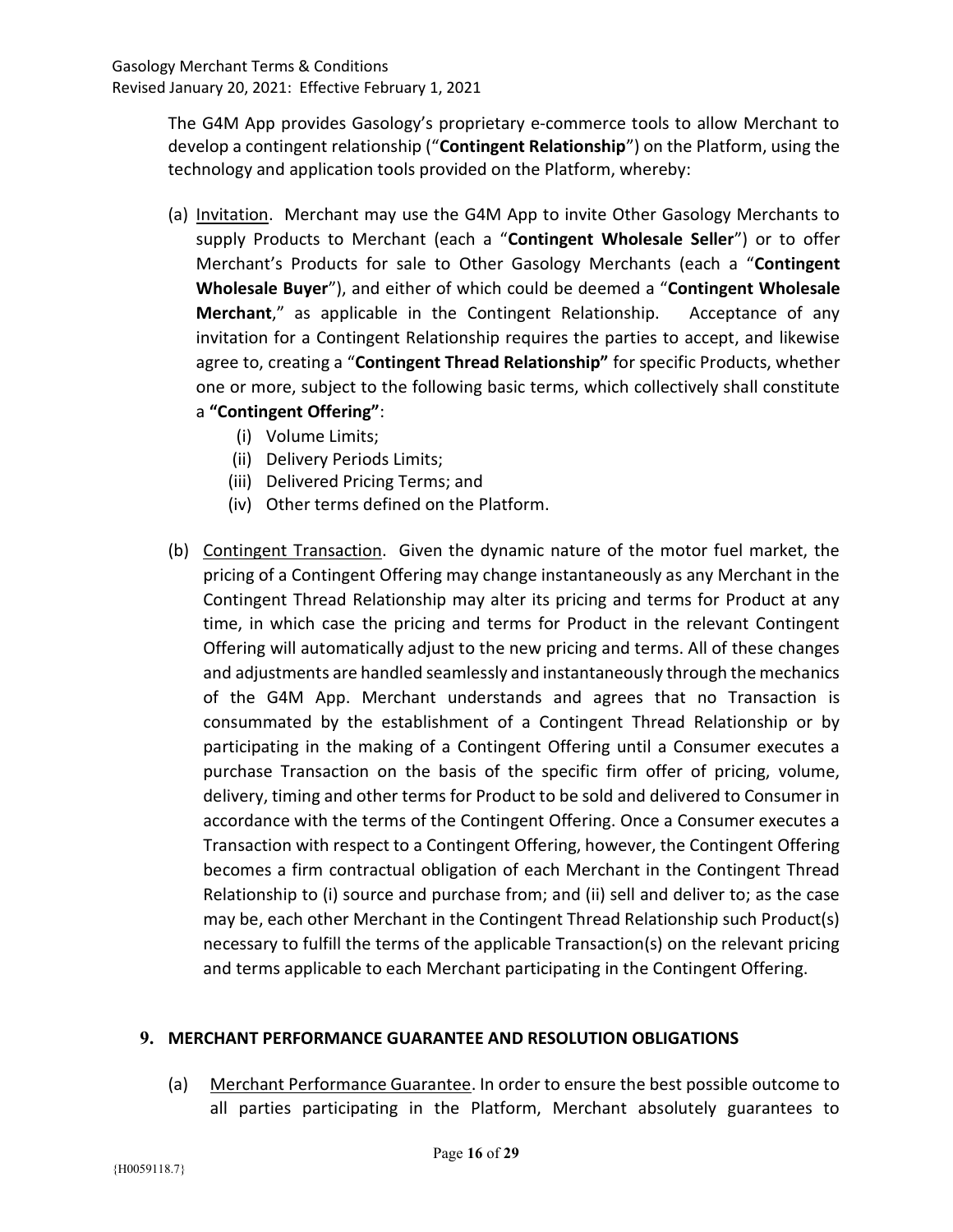Gasology and to third-party buyers of Merchant's Product, as primary obligor, and accordingly, Merchant will therefore have the obligation to "make good" on the Transaction should Merchant's Contingent Wholesale Seller fail to deliver, or its Contingent Wholesale Buyer fail to pay and/or deliver Product(s) in performance of the Transaction terms, such that "specific performance" of each Transaction can be achieved for the benefit of all parties participating on the Platform.

In each Transaction, as part of its Merchant Performance Guarantee, Merchant unconditional and irrevocable guarantees (i) the specific performance by each Other Gasology Merchant who enters into a Transaction with Merchant on the Gasology Platform, of the due and prompt delivery of Product by Merchant and such Other Gasology Merchant immediately downstream from such Merchant in the Transaction Thread, in volumes, amounts, prices and for specific time periods as contracted through the G4B APP; and (ii) the observance and fulfillment of all terms, conditions, covenants, agreements, indemnities, liabilities and obligations of any kind whatsoever with respect to such Transaction (collectively, the "Guaranteed Obligations") by such Merchant and such Other Gasology Merchant immediately downstream from Merchant in the Transaction Thread, strictly in accordance with the terms contained in this Agreement (the "Performance Guarantee"). If for any reason whatsoever, a Gasology Merchant within the Transaction Thread shall fail to perform, pay or observe any of the Guaranteed Obligations (a "Default"; and in the case of the Merchant, a "Defaulting Merchant"), the Gasology Merchant immediately upstream in the Transaction Thread from the Defaulting Merchant (the "Performance Guarantor") shall forthwith perform, deliver, pay and observe, as applicable, any such of the Guaranteed Obligations of the Defaulting Merchant as they may be required to be performed (including payment and/or delivery, as applicable), in accordance with the Transaction as executed on the G4B App and the terms of this Agreement; and in such case the Performance Guarantor shall have a claim against the Defaulting Merchant, as a third-party beneficiary of the Merchant Performance Guarantee of such Defaulting Merchant, for any losses incurred in executing the Performance Guarantee, including reasonable business expenses, legal and other fees.

Merchant agrees that if Merchant enters into a Contingent Thread Relationship with a Contingent Wholesale Buyer, the Merchant, who would then be assuming the role of a Contingent Wholesale Seller, would become a Performance Guarantor and be providing a Merchant Performance Guarantee on behalf of such Contingent Wholesale Buyer. The Merchant Performance Guarantee in this Agreement is designed to ensure that Merchant, as a Contingent Wholesale Seller, is very selective in identifying Contingent Wholesale Buyers, and conducts appropriate due diligence before agreeing to participate in a Contingent Thread Relationship with a prospective Contingent Wholesale Buyer, in order to ensure the integrity of the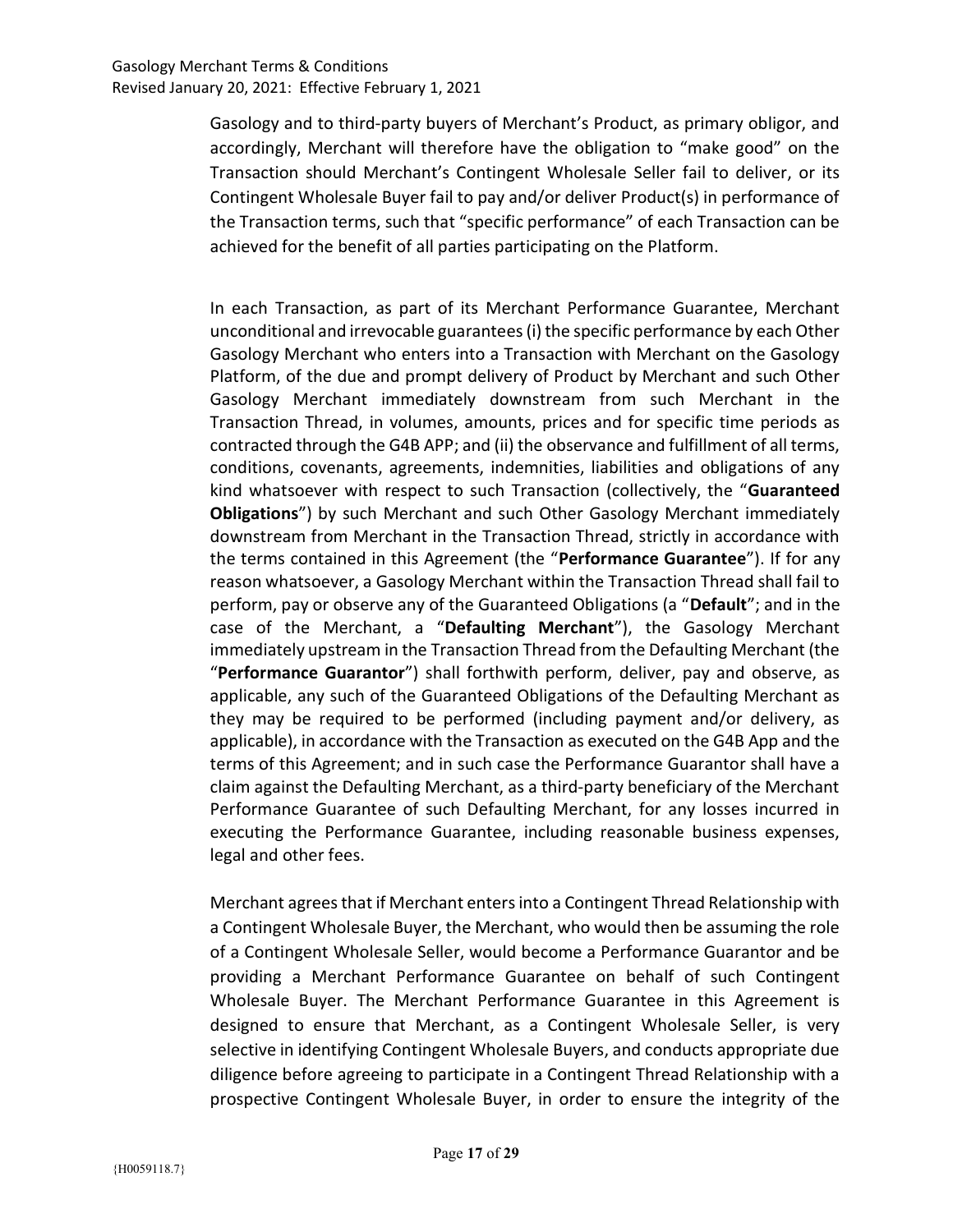overall Contingent Thread Relationship. Merchant will undertake commercially reasonable efforts to ensure that the prospective Contingent Wholesale Buyer will perform or is otherwise capable of guaranteed performance on the Platform, without limiting Merchant's Performance Guarantee in this Agreement.

In any Transaction that Merchant is a seller on the Platform, Merchant will become a Performance Guarantor and source, offer, sell, and deliver all Products necessary to fulfill the terms of the applicable Transaction(s) and will be solely responsible for and bear all risk, expenses, and costs for those activities. As a Performance Guarantor, Merchant is solely responsible for any non-performance, defective Products (including off-spec Products, and any Product contamination), nondelivery, misdelivery, risk of loss, theft, private or public recall, or any other act, omission or mistake by Merchant or any supplier to Merchant, including any Default by a Contingent Wholesale Seller in any Contingent Thread Relationship in its Guaranteed Obligations. Further, in any Transaction that Merchant is a seller on the Platform, Merchant agrees that in addition to Gasology, the buyer of Product from Merchant in the Transaction, whether one or more, will be a third-party beneficiary of the Merchant Performance Guarantee. Merchants shall have a duty to notify Gasology of any circumstances that may give rise to a declaration of Force Majeure related to the performance of any Transaction or this Agreement. If it becomes impossible to deliver Product at the transacted delivery location on the date(s) under the terms of a Transaction as a result of Force Majeure, the Merchant shall be obligated to source replacement Products, designate a different delivery location or delivery date(s), and be required to cover the Costs of such changes in the replacement Products, delivery location and delivery date(s), as part of the Resolution Services, as herein provided. Merchant stipulates that the global availability of Products makes Force Majeure inapplicable to the Merchant Performance Guarantee.

In any Transaction where Merchant's Contingent Wholesale Buyer fails to perform and satisfy its delivery obligations in the Transaction, Merchant will cause its Contingent Wholesale Buyer to perform, or will otherwise be deemed to have immediately and irrevocably assumed the obligations of the Contingent Wholesale Buyer, whereupon Merchant, in lieu of such Contingent Wholesale Buyer, shall accept delivery of the Transaction Product(s) and otherwise fulfill the obligations of the Contingent Wholesale Buyer in the Transaction. Such undertaking by Merchant to cause the Contingent Wholesale Buyer to perform shall be in addition to Merchant's assumption obligations and shall include the enforcement of all applicable Merchant Transaction Documents, with terms no less stringent than the terms of this Agreement. Merchant will diligently enforce such terms, to the extent applicable, against each such Contingent Wholesale Buyer for its own benefit, and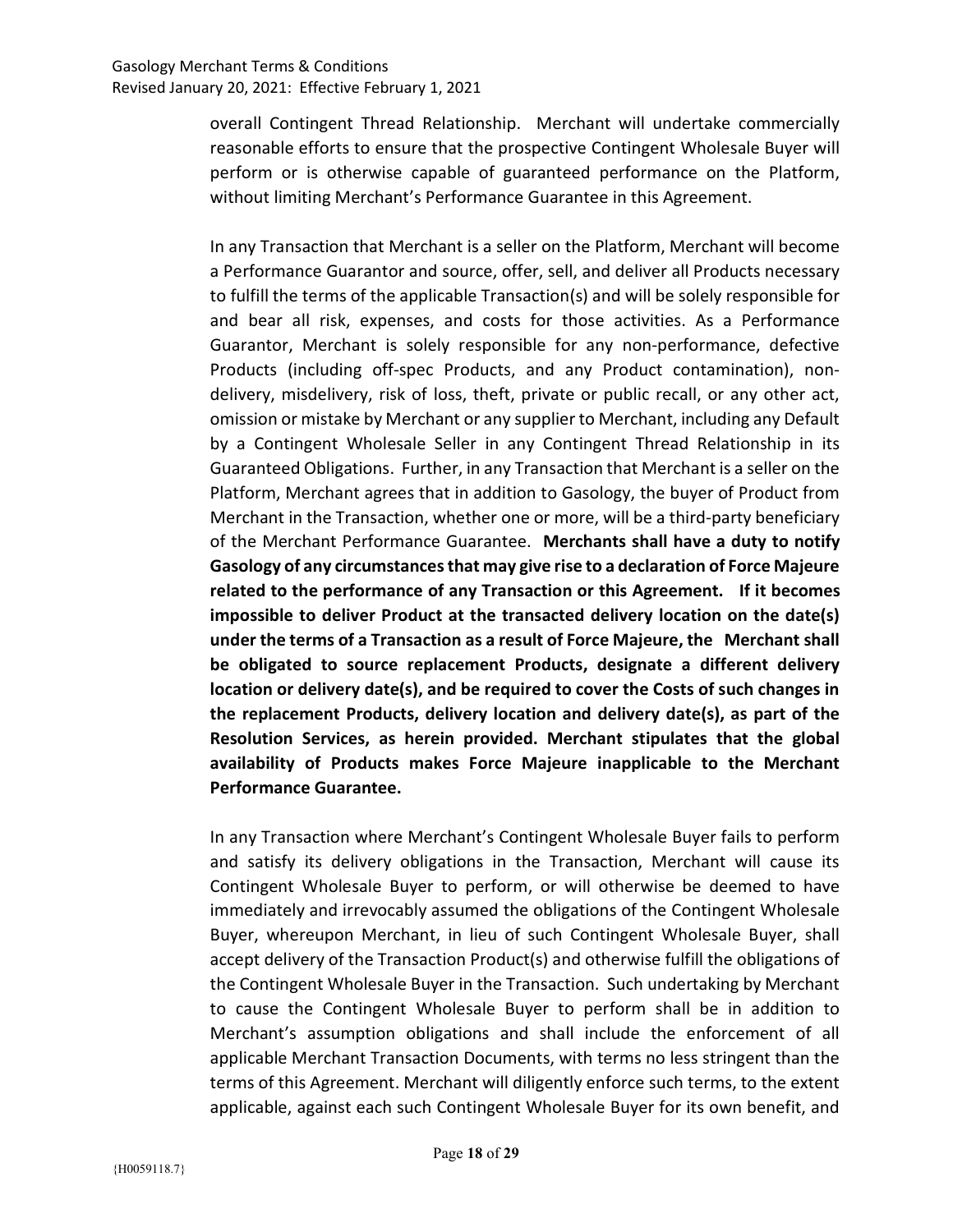the benefit of Gasology and the Platform. If a Contingent Wholesale Buyer fails or to honor their Merchant Performance Guarantee obligations or otherwise declares an inability to perform as a result of Force Majeure, the Merchant shall have a duty to notify Gasology of such circumstances, in reasonable detail, AND be obligated to source replacement Products, designate a different delivery location or delivery date(s), and be required to cover the Costs of such changes in the replacement Products, delivery location and delivery date(s), as part of the Resolution Services, as herein provided.

(b) Resolution Services. In the event that Merchant fails to perform under its Merchant Performance Guarantee, Merchant shall make Gasology whole by paying all Costs of such Resolution Service. "Costs" means an amount equal to the difference between the cost for Gasology to replace and deliver the Product(s) and the Transaction price recorded (sometimes referred to as the "cost of cover," provided that a negative difference shall be deemed zero for purposes of this calculation), multiplied by Transaction volume, plus any and all direct costs incurred by Gasology in conjunction with completing the Transaction and in providing the Resolution Service. Gasology reserves for itself and for the party or parties having third-party beneficial rights of a specific Merchant Performance Guarantee the right to determine appropriate, necessary, and reasonable Resolution Services required to resolve such matters.

### 10. DELIVERY PERIOD EXPIRATION AND EXTENSIONS

Merchant agrees that Product offered shall be priced based upon pre-determined Delivery Points and Delivery Periods that contain specific delivery start and end dates whereby such Product is required to be either delivered or picked up by the Contingent Wholesale Merchant or the Gasology Consumer, depending upon the party that transacted with the Merchant for the Product. In the event that such a Contingent Wholesale Merchant or Gasology Consumer is unable, due to no fault of the Merchant, to pickup and/or receive the Product purchased within the pre-specified period, you may, at your option and as specified in the G4M App, define policies (called "Program Flexibility Options" on the Platform) that may subject such Product purchased to forfeiture, change fees, volumetric fees or any combination thereof, whereby such policies shall be displayed, designed and documented in advance on the Platform. Any Program Flexibility Options not specified in the G4M App and/or not agreed as part of the Resolution Services administered by Gasology, are void, and shall result in a material default of this Agreement.

### 11. MERCHANT REPRESENTATIONS AND WARRANTIES

Merchant represents, warrants, and covenants that: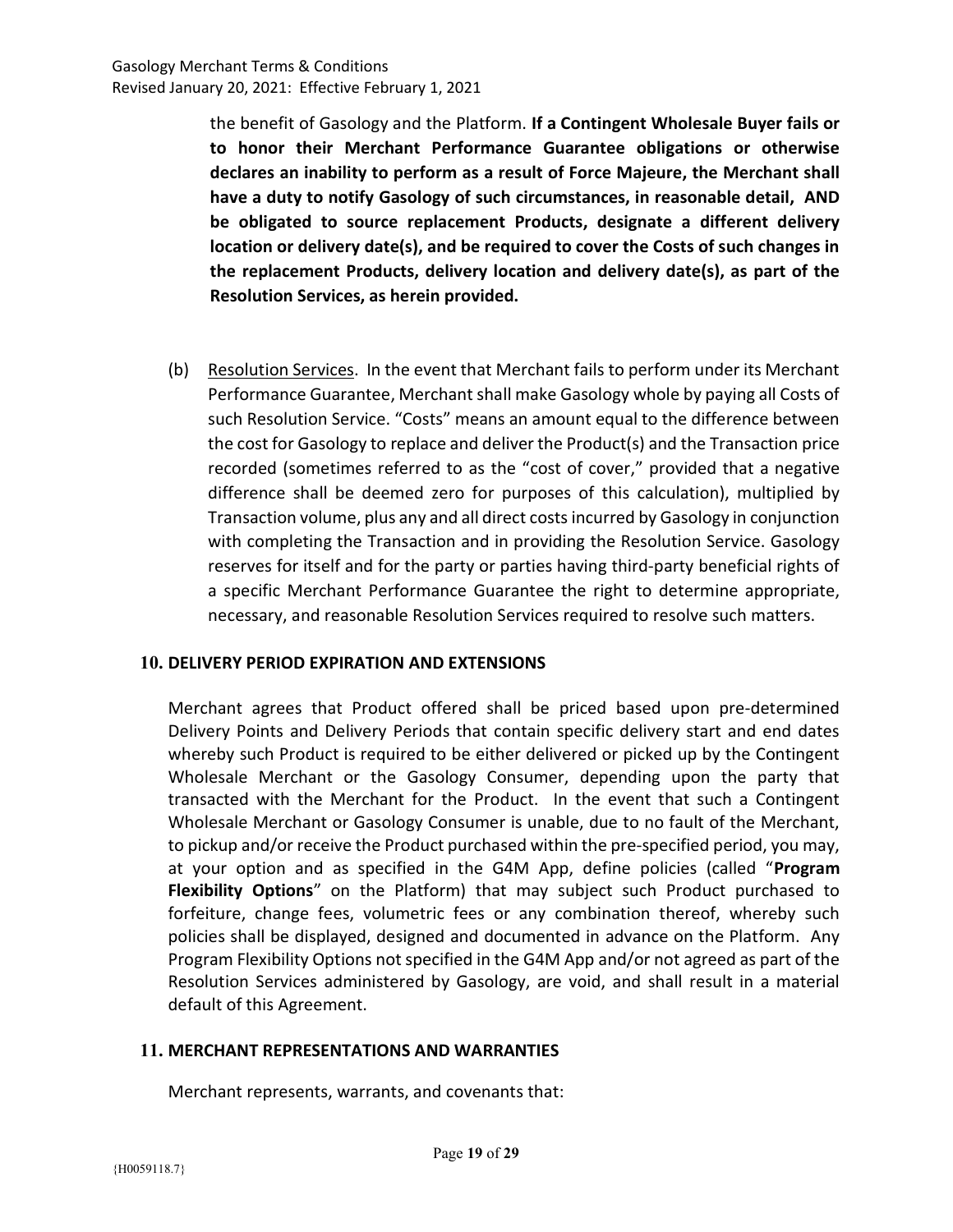- (a) it has the corporate and legal capacity, authority, and power, and all governmental and other licenses, authorizations, permits, consents, contracts, and other approvals (as applicable) ("Required Authorizations") necessary to execute, deliver, and perform this Agreement, and it has complied with any conditions to the Required Authorizations applicable to the execution, delivery, and performance of this Agreement, and states that such Required Authorizations shall remain in full force during the term of this Agreement;
- (b) with respect to physical motor fuel sales and transportation of any motor fuels, it possesses the required franchise agreements, adequate insurance, and approvals (including regulatory approvals) with respect to Product it buys or sells on the Platform;
- (c) it has entered into this Agreement as principal (and not as advisor, agent, broker or in any other capacity, fiduciary, or otherwise), has a full understanding of the material terms and risks of this Agreement, has made its own independent decision to enter into this Agreement and as to whether this Agreement is appropriate or suitable for it, based upon its own judgment and upon advice from such advisors as it has deemed necessary, and it is capable of assuming those risks;
- (d) it is not relying upon any representations of Gasology, other than those expressly set forth in this Agreement;
- (e) its obligations pursuant to this Agreement constitute its legal, valid, and binding obligations, enforceable in accordance with their respective terms (subject to applicable bankruptcy, reorganization, insolvency, moratorium, or similar laws affecting creditors' rights generally and subject, as to enforceability, to equitable principles of general application regardless of whether enforcement is sought in a proceeding in equity or at law).

Merchant understands and agrees that each Transaction entered into on or through the G4M App and Platform impose physical delivery obligations to the respective Contingent Merchants and Gasology Consumers, and Merchant represents upon entry into each Transaction it executes through the Platform that it has the capacity and ability to satisfy such physical delivery obligations.

12. MUTUAL REPRESENTATIONS AND WARRANTIES. Each Party hereby represents and warrants to the other Party that (a) it has full power and authority to enter into this Agreement and perform its obligations hereunder, (b) such Party's acceptance of this Agreement, as well as such Party's performance of the obligations set forth in this Agreement, does not and will not violate any other agreement to which such Party is a party, (c) it is duly organized, validly existing and in good standing under the laws of the jurisdiction of its origin, and (d) is in compliance and shall remain in compliance during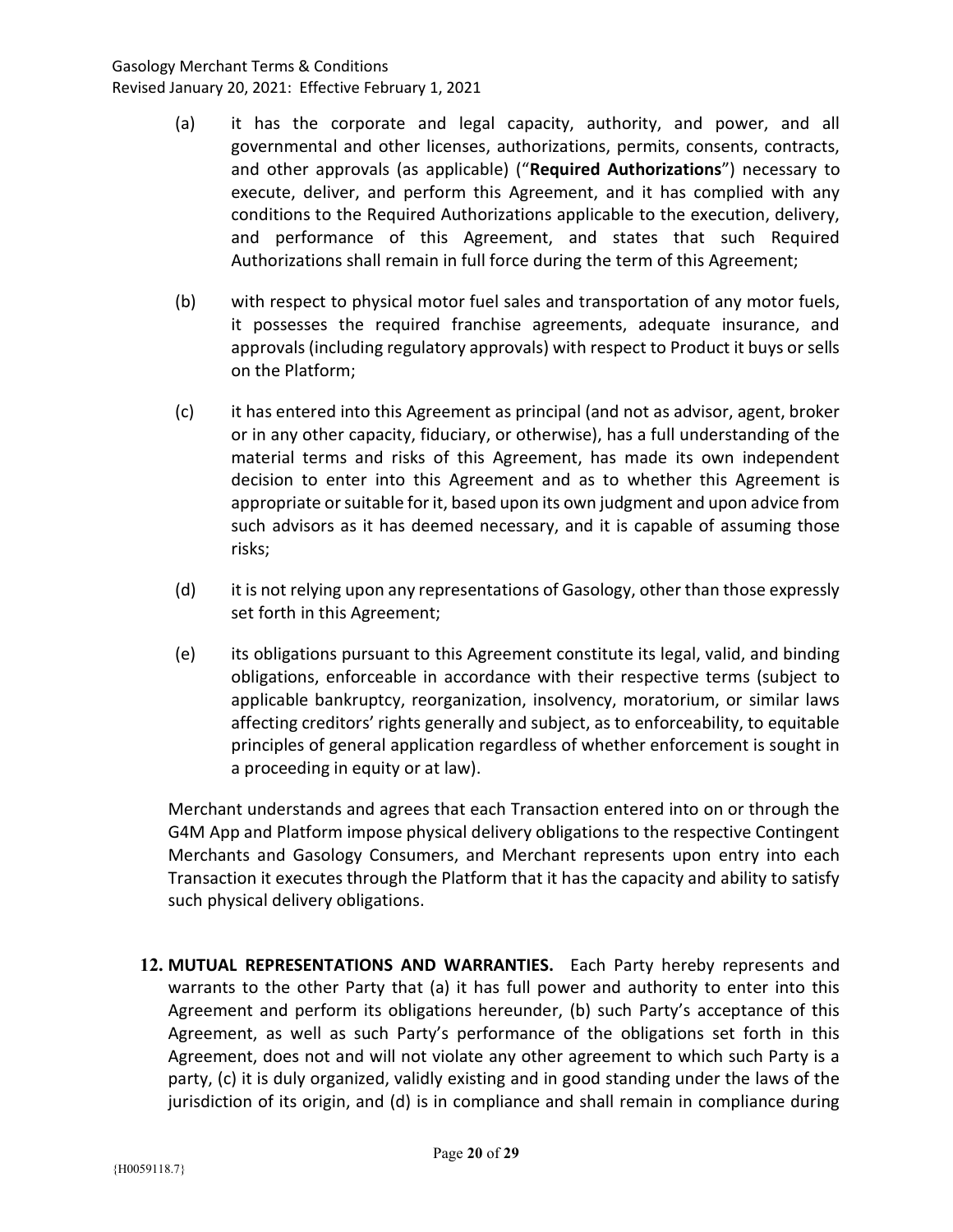> the Term, with all applicable local, city, state, federal, national, and international laws, rules and regulations, including those relating to data protection, privacy, identity theft, data breach, consumer protection, and data security, and any applicable industry standards relating to privacy and data security.

- 13. TERM AND TERMINATION. The term of this Agreement commences upon electronic acceptance of such terms as facilitated by the Platform and continues until terminated in accordance with the terms of this Agreement. Unless earlier terminated under the terms hereof, either Party may terminate this Agreement for any reason upon thirty (30) calendar days written notice to the other Party. Such termination will not affect any previously agreed to Transaction on the Platform by the Merchant and the Merchant is obligated to perform all outstanding Transactions, and such Transactions shall remain subject to the terms of this Agreement, even after this Agreement terminates.
- 14. RIGHT TO DENY ACCESS AND MODIFY G4M APP AND THE PLATFORM. Gasology reserves the right to deny use of, or access to, the G4M App to Merchant and/or any other person or entity for any or no reason. Gasology also reserves the right at any time and from timeto-time to modify or discontinue, temporarily or permanently, the G4M App (or any part thereof) with or without notice. Gasology has the right in its sole discretion to determine the content, appearance, design, functionality, and all other aspects of the G4M App and the Platform, including by redesigning, modifying, removing, or restricting access to the G4M App and Platform and by suspending, prohibiting, or removing any listing or Merchant from the G4M App and Platform.

### 15. EVENTS OF DEFAULT.

Notwithstanding Gasology's right, at its sole discretion to terminate this Agreement pursuant to Section 13, it shall be an "Event of Default" with respect to Merchant if:

- (a) Merchant fails to pay any amount due as required under this Agreement or any Transaction, within two (2) Business Days following receipt of Gasology's notice of such failure to pay, which notice may be in the form of a repeat invoice, and may be delivered to Merchant electronically;
- (b) Merchant fails to perform or repudiates any material obligation or breaches any representation, warranty or covenant under this Agreement;
- (c) Merchant or any Affiliate Merchant (i) is dissolved (other than pursuant to a consolidation, amalgamation or merger) or files a petition in the bankruptcy court; (ii) becomes insolvent or is unable to pay its debts or fails or admits in writing its inability generally to pay its debts as they become due; or (iii) makes a general assignment, arrangement or composition with or for the benefit of its creditors; provided further that, Gasology may act as agent for Consumers in the termination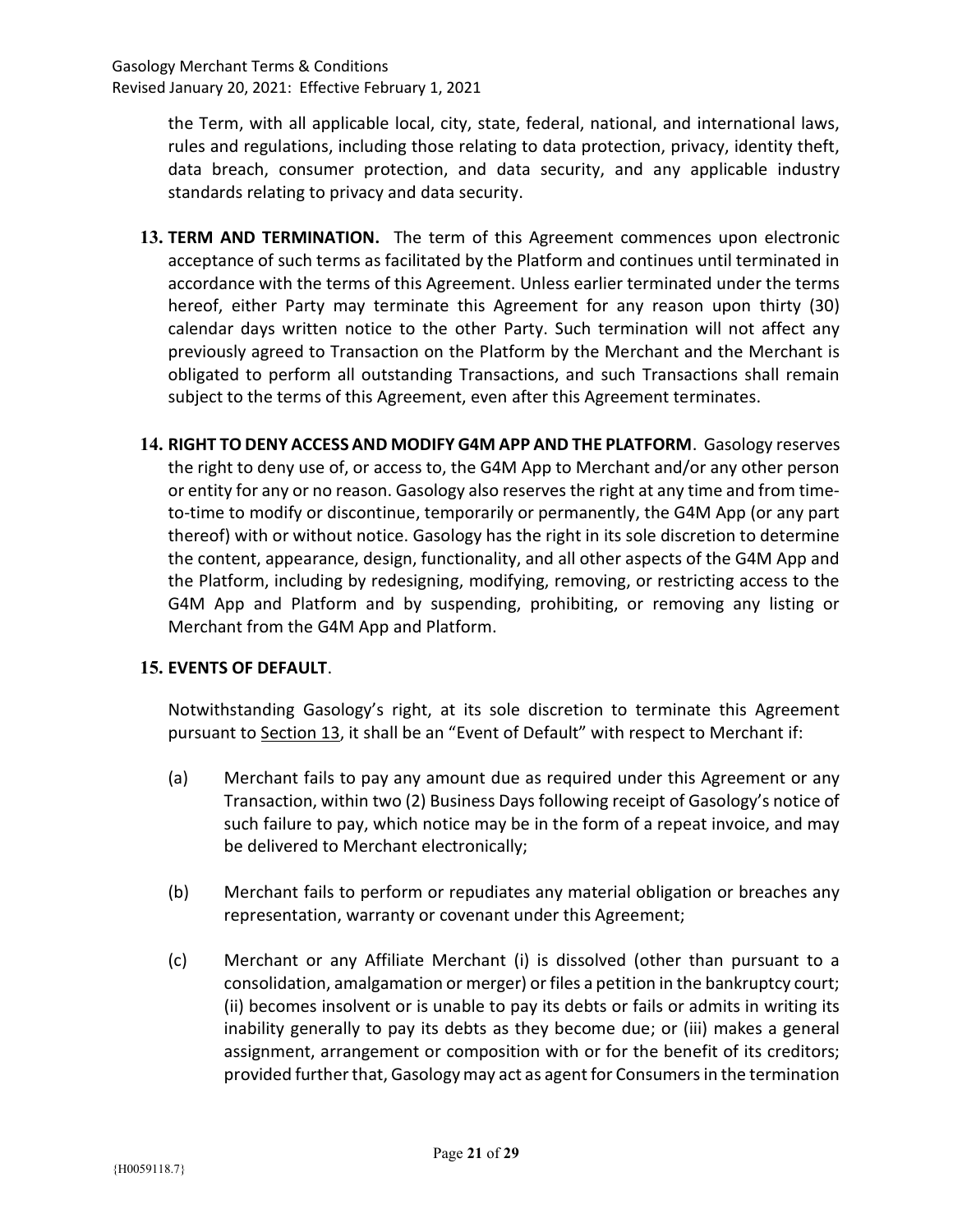of Transactions that constitute "forward contracts" within the meaning of the United States Bankruptcy Code.

If an Event of Default occurs, Gasology may exercise any or all of the following remedies: (i) remove Merchant and/or Affiliates of Merchant from the G4M App and the Platform and cancel all Transactions by such parties; (ii) invoice Merchant for the cost of any such cancellation of Transactions pursuant to subclause (i) above and/or any Resolution Services offered by Gasology, in its sole discretion, to its Consumers and Contingent Merchants that are party to Transactions with Merchant to mitigate the effects of such cancellation, and Merchant shall pay such invoice within two (2) business days of receipt of invoice; (iii) withhold and/or suspend payments to Merchant and setoff any amounts due to Gasology under this Agreement including, but not limited to, this Section 15 against any amount owed by Gasology to Merchant; (iv) otherwise terminate, liquidate, or setoff any obligations between Gasology and Merchant and/or Affiliate Merchant(s) under this Agreement or otherwise. All remedies provided herein are cumulative and in addition to any other remedies to which Gasology may be entitled to, at law or in equity.

# 16. PROPRIETARY RIGHTS

- (a) License to Marks; Restrictions. The term "Marks" shall mean the trademarks, service marks, trade names, logos, slogans and other identifying symbols and indicia of either Merchant or Gasology, each a "Licensor". Each Licensor hereby grants the other Party (Gasology or Merchant, respectively), each a "Licensee", solely during the Term, a limited, royalty-free, worldwide, non-exclusive, non-transferable, non-assignable license, without the right to sublicense, to use and display the Licensor's Marks. All use of a Licensor's Marks by Licensee will be in the form and format approved by Licensor, and Licensee will not otherwise use or modify Licensor's Marks without Licensor's prior written consent. All goodwill related to Licensee's use of Licensor's Marks shall inure solely to the benefit of Licensor. Marks will at all times remain the exclusive property of Licensor. Except as expressly set forth herein, Licensor does not, and shall not be deemed to, grant Licensee any license or rights under any intellectual property or other proprietary rights. All rights not granted herein are expressly reserved by Licensor. Licensor hereby grants Licensee the right to display Licensor's Marks throughout the Term in accordance with this Section: (i) on Licensee's website, and (ii) in any list of companies describing with whom Licensor has engaged in similar commercial activities, as long as such list includes at least two other companies and such use is in compliance with Licensor's brand guidelines, if any. This right to use Licensor's Marks shall not require prior written approval and shall continue after this Agreement is terminated, unless Licensor provides Licensee with written notice that Licensor is terminating such right.
- (b) No Development. EACH PARTY ACKNOWLEDGES AND AGREES THAT THERE SHALL BE NO JOINT DEVELOPMENT OR ANY OTHER DEVELOPMENT OF TECHNOLOGY, CONTENT, MEDIA OR OTHER INTELLECTUAL PROPERTY BY EITHER PARTY FOR THE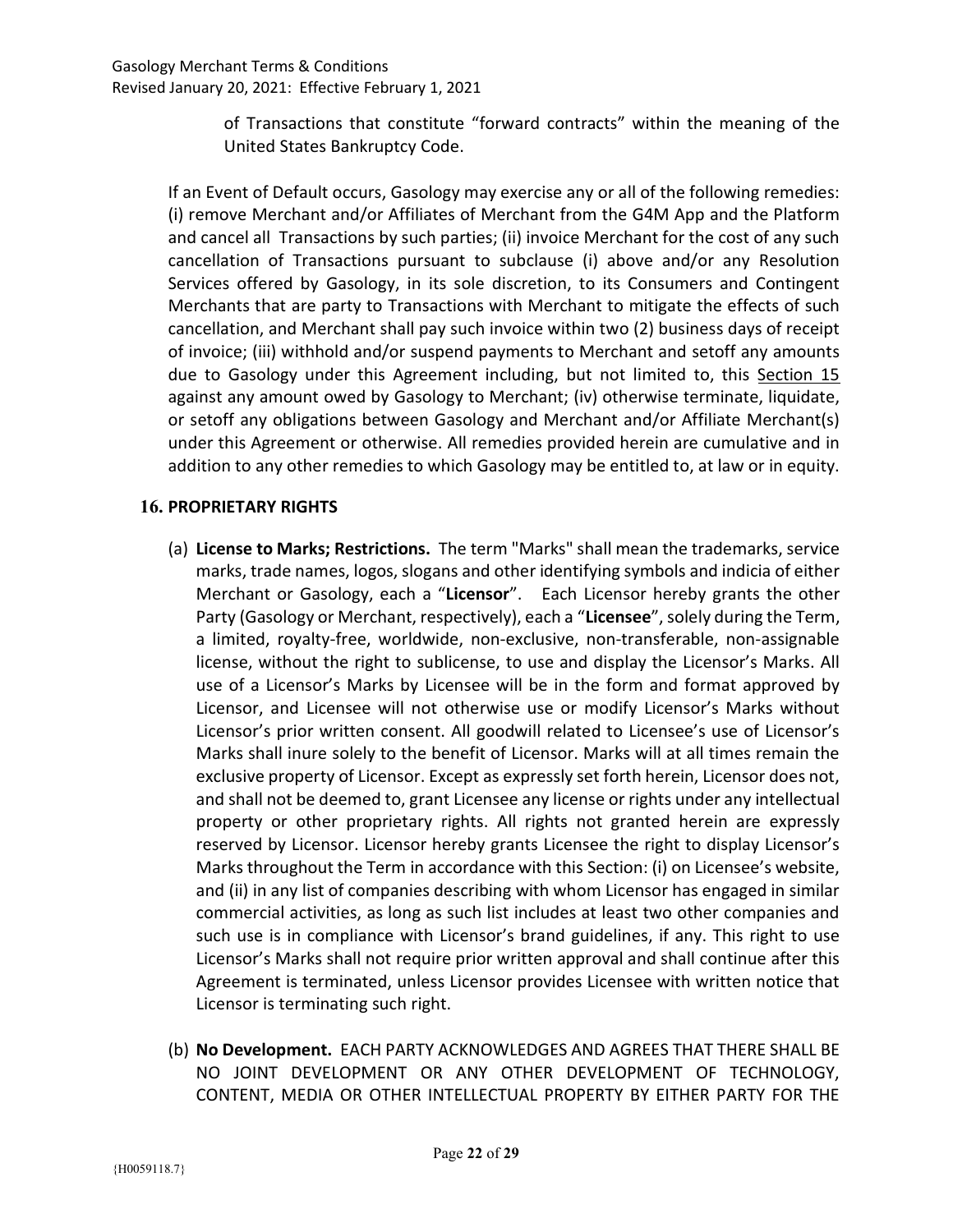OTHER PARTY PURSUANT TO THIS AGREEMENT. Any development activities relating to any technology, content, media or other intellectual property must be the subject of a separate written agreement between Gasology and Merchant prior to the commencement of any such activities.

- (c) Ownership. Gasology and its Affiliates are and shall remain the owners of all right, title and interest in and to the G4M App, Gasology Platform, Gasology App, and Gasology Personal Data (including, without limitation, Application Data) including any updates, enhancements and new versions thereof, all data related to the use of the G4M App and Gasology Platforms, and all related documentation and materials provided or made available to Merchant or any proposed or current Authorized User in connection with this Agreement.
- (d) No Publicity. Other than as expressly set forth herein, neither Party may use or reference the other Party's name, logo, trademarks or service marks in a press release or otherwise without the prior consent of such other Party in each instance.

# 17. CONFIDENTIALITY.

The term "Confidential Information" shall mean any confidential or proprietary business, technical or financial information or materials of a Party ("Disclosing Party") provided to the other Party ("Receiving Party") in connection with this Agreement, whether orally or in physical form. However, Confidential Information shall not include information (a) previously known by Receiving Party without an obligation of confidentiality, (b) acquired by Receiving Party from a third-party which was not, to Receiving Party's knowledge, under an obligation of confidentiality, (c) that is or becomes publicly available through no fault of Receiving Party, or (d) that Disclosing Party provides written permission to Receiving Party to disclose, but only to the extent of such permitted disclosure. Receiving Party agrees that (a) it will use Confidential Information solely for the purposes permitted under this Agreement and (b) it will not disclose the Confidential Information to any thirdparty other than Receiving Party's employees or agents who are bound by obligations of nondisclosure and restricted use at least as strict as those contained herein. In the event Receiving Party receives a subpoena, administrative or judicial order, or any other request for disclosure of any Confidential Information of Disclosing Party, Receiving Party will give Disclosing Party prompt written notice of such subpoena, order or request and allow Disclosing Party to assert any available defenses to disclosure. Receiving Party will protect the Disclosing Party's Confidential Information in the same manner that it protects the confidentiality of its own proprietary and confidential information, but in no event using less than a reasonable standard of care.

# 18. PRIVACY AND DATA SECURITY.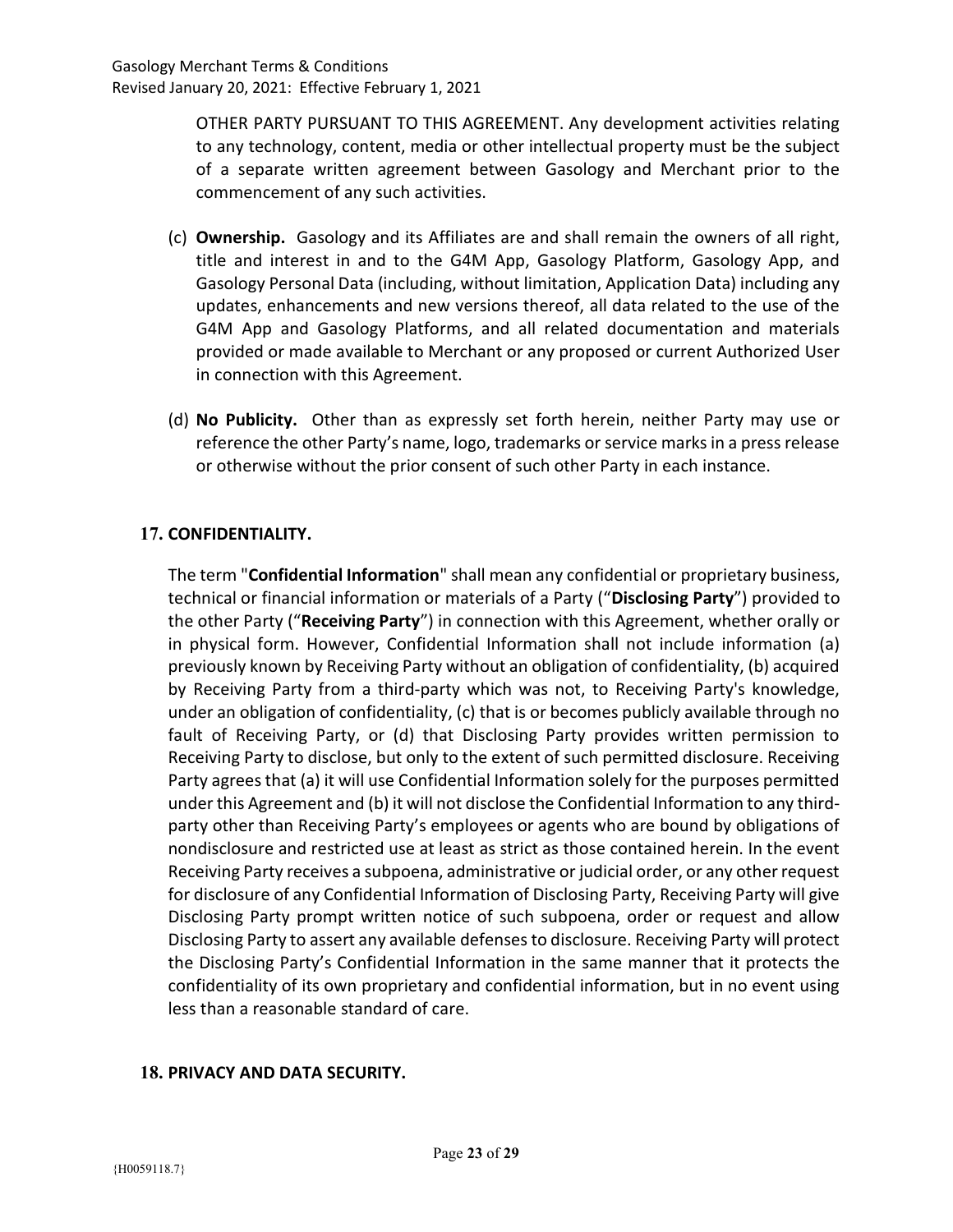- (a) Roles of Parties. Each Party is an independent controller of the Linking Data. Merchant will provide Linking Data to Gasology, for the provision of the G4M App as described in Section 4 of this Agreement.
- (b) Lawfulness. Merchant acknowledges that the linking process described in Section 4(c), above, requires a verification email to be sent to each Authorized User using the Linking Data, and Merchant agrees, where necessary, to have a legal basis for such processing and to inform the Authorized Users. Merchant consents to Gasology emailing such Authorized Users for the purpose of linking and establishing the Merchant Corporate Account within the Authorized Users' Active Account.
- (c) Data Restrictions. Gasology agrees to only process the Linking Data for the purposes described in this Agreement.
- (d) Security. Gasology shall promptly notify Merchant in the event that Gasology learns or has reason to believe that an Information Security Incident has occurred in relation to the Linking Data. The notification will include at least: (1) the nature of the breach of security measures; (2) the types of potentially compromised Linking Data; (3) the duration and expected consequences of the Information Security Incident; and (4) any mitigation or remediation measures taken or planned in response to the Information Security Incident. Upon any such discovery, Gasology will (a) take all reasonable steps to investigate, remediate, and mitigate the effects of the Information Security Incident, and (b) provide Merchant with assurances reasonably satisfactory to Merchant that such Information Security Incident will not recur. Additionally, if and to the extent any breach by Gasology occurs in connection with an Information Security Incident as a result of an act or omission of Gasology, and if Merchant determines that notices (whether in Gasology's or Merchant's name) or other remedial measures are warranted, Gasology will, at Merchant's request and at Gasology's cost and expense, undertake the aforementioned remedial actions.
- (e) Damages. Damages arising from Merchant's breach of this "Privacy and Data Security" section shall not be subject to the limits of liability set forth in Section 21 herein.

# 19. LIMITED LICENSES AND RESTRICTIONS OF USE.

As between Merchant and Gasology, Gasology is and will remain the sole and exclusive owner of all right, title, and interest in and to the G4M App and the Platform, including all intellectual property rights relating thereto, subject only to the authorization and license granted to Merchant in this Section 19. Gasology grants Merchant a limited, revocable, non-exclusive, non-sublicensable, non-transferable, royalty-free, worldwide right to access and use the Platform solely for fulfilling Merchant's obligations pursuant to the Agreement, provided that Merchant will not (i) modify or manipulate the G4M App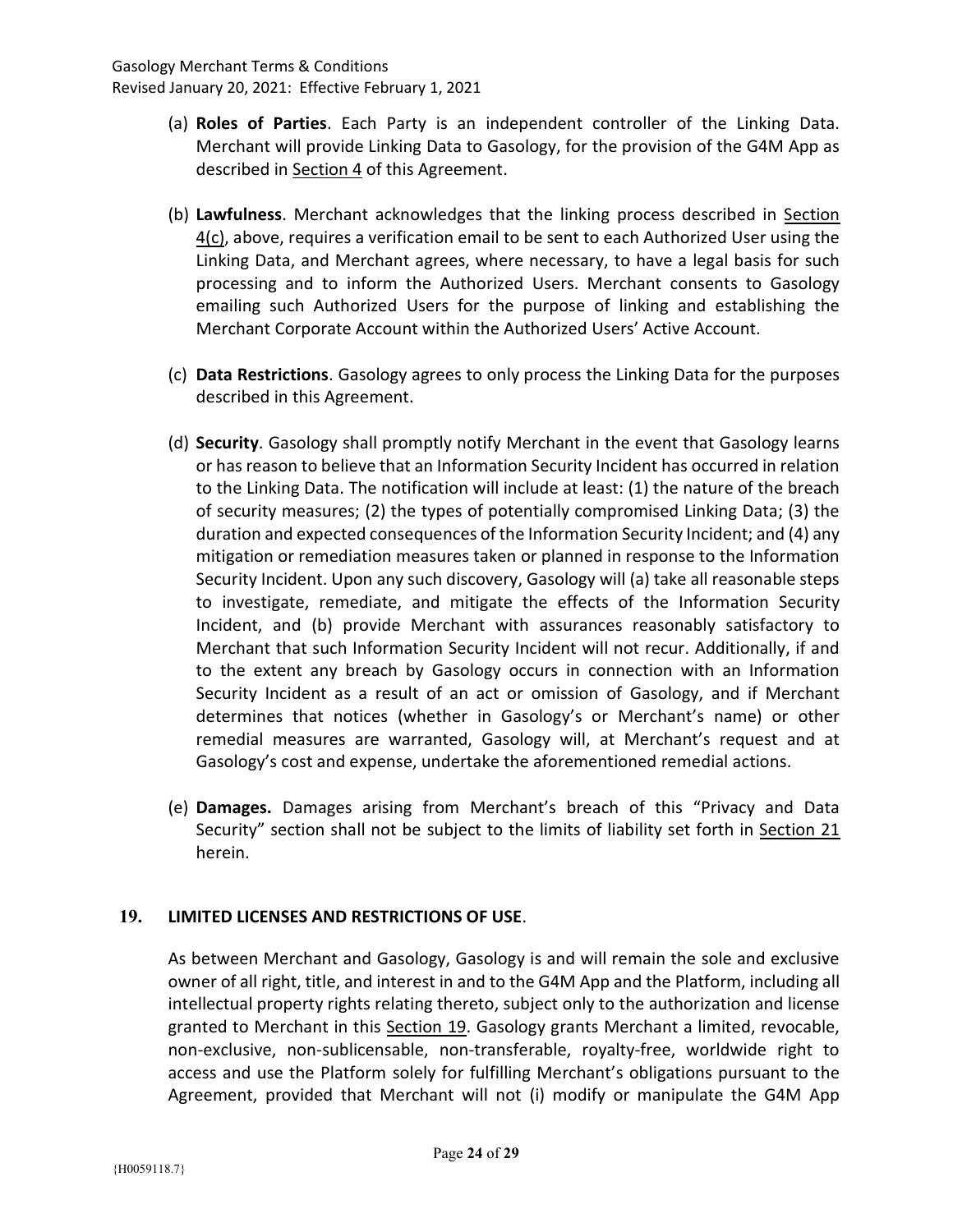and/or the Platform, (ii) publicly display, copy, decompile, reverse engineer, or disassemble the G4M App and/or the Platform, (iii) grant or permit any third party to use or access the G4M App and/or the Platform, (iv) use the G4M App and/or the Platform for any unlawful purpose, (v) use the G4M App and/or the Platform to post or transmit any material that contains any viruses, Trojan horses, worms, time bombs, cancelbots, malware, adware, or other computer programming routines that may damage, interfere with, surreptitiously intercept, or expropriate any system, data, or personal information, (vi) interfere with or disrupt the integrity or performance of the G4M App and/or the Platform, or (vii) access the G4M App and/or the Platform to build a competitive product or service. Gasology reserves all rights not expressly granted in this Agreement.

# 20. INDEMNITY.

MERCHANT WILL DEFEND, INDEMNIFY, AND HOLD GASOLOGY, AND EACH OF ITS RESPECTIVE OFFICERS, DIRECTORS, EMPLOYEES, AGENTS, OR SHAREHOLDERS HARMLESS FROM ANY CLAIMS, ACTIONS, SUITS, LOSSES, COSTS, LIABILITIES, AND EXPENSES (INCLUDING REASONABLE OUTSIDE ATTORNEYS' FEES) DIRECTLY OR INDIRECTLY RELATING TO OR ARISING OUT OF ITS USE OF THE G4M APP AND THE PLATFORM, IN CONNECTION WITH THIS AGREEMENT, OR ANY TRANSACTION, INCLUDING: (I) MERCHANT BREACH OF THIS AGREEMENT OR ANY TRANSACTION; (II) MERCHANT'S VIOLATION OR BREACH OF ANY LAW, CONTRACT, OR THE RIGHTS OF A THIRD PARTY, INCLUDING, BUT NOT LIMITED TO, GASOLOGY CONSUMERS AND CONTINGENT THREAD PARTIES; (III) ANY ALLEGATION THAT ANY MATERIALS THAT MERCHANT SUBMITS TO GASOLOGY OR THROUGH THE G4M APP AND/OR THE PLATFORM INFRINGE OR VIOLATE THE COPYRIGHT, TRADEMARK, TRADE SECRET, OR OTHER INTELLECTUAL PROPERTY RIGHTS OF ANY THIRD PARTY; (IV) ANY CLAIM RELATED TO THE OPERATION OF MERCHANT, AFFILIATE MERCHANT, AND/OR CONTINGENT THREAD PARTY'S BUSINESS, INCLUDING, BUT NOT LIMITED TO, THE OPERATION OF A GAS STATION OR OTHER FUELING STATION, OR THE SALE, USE, HANDLING, MARKETING, STORING, AND/OR TRANSPORTING OF MOTOR FUEL; (V) THE FAILURE BY ANY CONTINGENT THREAD PARTY FOR WHOM MERCHANT IS RESPONSIBLE TO COMPLY WITH THE TERMS OF THIS AGREEMENT, ANY MASTER AGREEMENT, SUPPLY AGREEMENT, OR TRANSACTION BETWEEN MERCHANT AND SUCH CONTINGENT THREAD PARTY; (VI) ANY INJURY TO OR DEATH OF, ANY PERSON OR DAMAGE TO PROPERTY RESULTING, DIRECTLY OR INDIRECTLY, FROM THE CONDUCT OF MERCHANT, ITS EMPLOYEES, AGENTS, REPRESENTATIVES, OR ANY CONTINGENT THREAD PARTY, OR THEIR RESPECTIVE EMPLOYEES, AGENTS, OR REPRESENTATIVES; (VII) ANY AND ALL THIRD PARTY CLAIMS RELATING TO MERCHANT, ANY AFFILIATE MERCHANT OR ANY CONTINGENT WHOLESALE PARTY WITH RESPECT TO OBLIGATIONS UNDERTAKEN WITH MERCHANT PURSUANT TO THIS AGREEMENT AND/OR (VIII) ANY OTHER ACTIVITY IN CONNECTION WITH ANY RELEVANT SERVICE. THIS INDEMNITY SHALL BE APPLICABLE WITHOUT REGARD TO THE NEGLIGENCE OF ANY PARTY.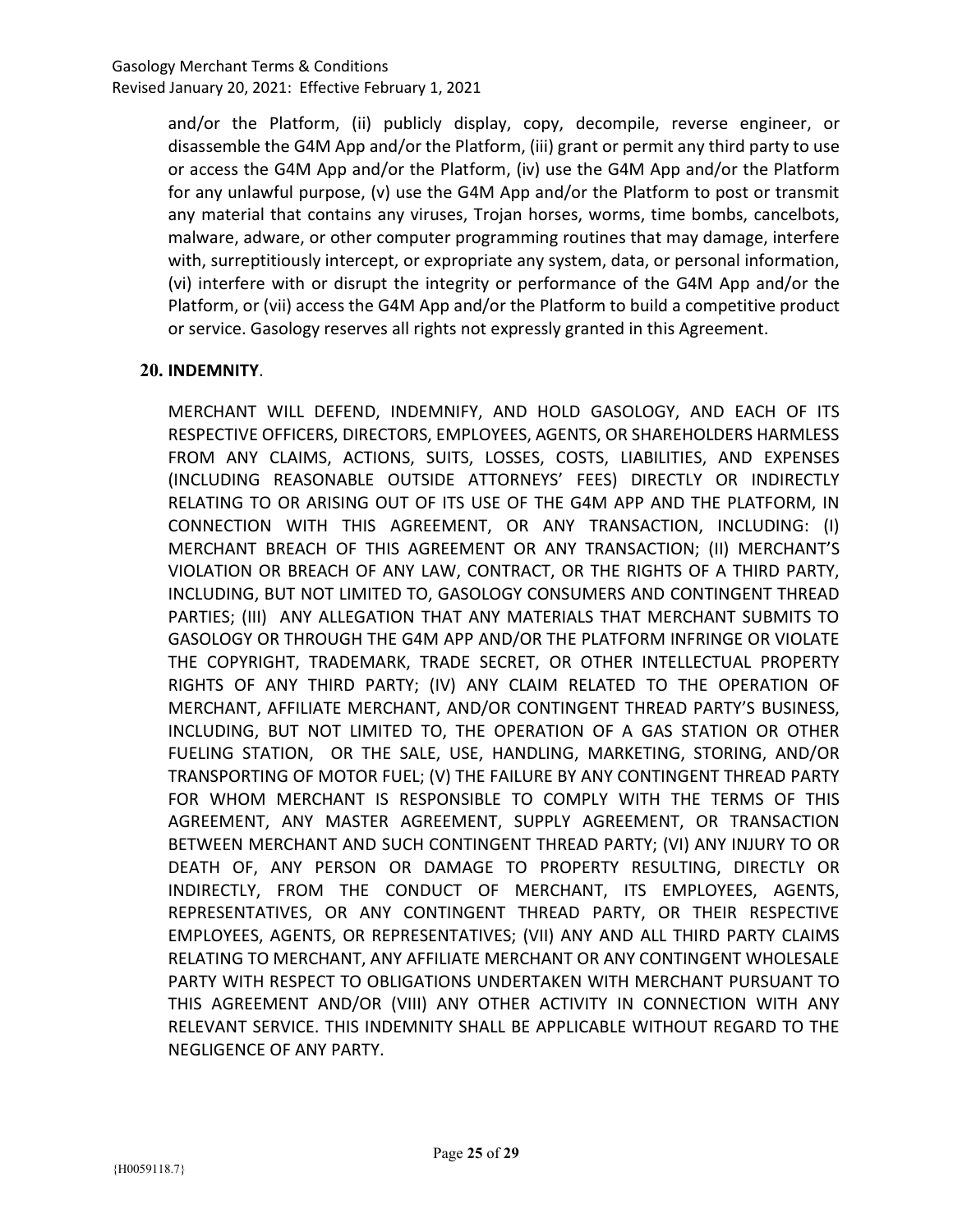## 21. LIMITATION OF LIABILITY.

EXCEPT AS OTHERWISE PROVIDED IN THIS AGREEMENT, TO THE MAXIMUM EXTENT PERMITTED BY LAW, NEITHER PARTY NOR ITS DIRECTORS, OFFICERS, EMPLOYEES, AGENTS, OR AFFILIATES WILL BE LIABLE FOR INDIRECT, INCIDENTAL, SPECIAL, CONSEQUENTIAL, OR EXEMPLARY DAMAGES, INCLUDING, WITHOUT LIMITATION, DAMAGES FOR LOSS OF PROFITS, GOODWILL, USE OF DATA, INFORMATION AND/OR CONTENT OR OTHER INTANGIBLE LOSSES ARISING OUT OF, OR IN CONNECTION WITH, THIS AGREEMENT, EVEN IF SUCH PARTY HAS BEEN ADVISED OF THE POSSIBILITY OF SUCH DAMAGES. WITHOUT LIMITING THE FOREGOING, ANY INFORMATION AND CONTENT DOWNLOADED OR OTHERWISE OBTAINED THROUGH THE USE OF THE G4M APP OR THE PLATFORM IS ACCESSED AT MERCHANT'S OWN DISCRETION AND RISK, AND MERCHANT WILL BE SOLELY RESPONSIBLE FOR AND HEREBY WAIVES ANY AND ALL CLAIMS AND CAUSES OF ACTION WITH RESPECT TO ANY DAMAGE TO MERCHANT'S COMPUTER SYSTEM, INTERNET ACCESS, DOWNLOAD OR DISPLAY DEVICE, OR LOSS OF DATA THAT RESULTS FROM THE DOWNLOAD OF ANY SUCH INFORMATION AND CONTENT. FURTHER, GASOLOGY'S AGGREGATE LIABILITY ARISING OUT OF OR IN CONNECTION WITH THIS AGREEMENT OR THE TRANSACTIONS CONTEMPLATED WILL NOT EXCEED AT ANY TIME THE TRANSACTION FEES REMITTED OR COLLECTED BY GASOLOGY FROM MERCHANT DURING THE PRIOR SIX (6) MONTH PERIOD IN CONNECTION WITH THE PARTICULAR TRANSACTION GIVING RISE TO THE CLAIM AND FROM WHICH SUCH TRANSACTION FEES WERE DERIVED.

### 22. WARRANTY DISCLAIMER.

MERCHANT WILL USE THE G4M APP AND THE PLATFORM AND ENTER INTO TRANSACTIONS AT ITS OWN RISK. TO THE FULLEST EXTENT PERMISSIBLE BY LAW, GASOLOGY DISCLAIMS (I) ANY REPRESENTATIONS OR WARRANTIES WITH RESPECT TO THIS AGREEMENT, ANY SERVICES PROVIDED, OR THE TRANSACTIONS CONTEMPLATED BY THIS AGREEMENT, INCLUDING ANY IMPLIED WARRANTIES OF MERCHANTABILITY, FITNESS FOR A PARTICULAR PURPOSE, OR NON-INFRINGEMENT; (II) IMPLIED WARRANTIES ARISING OUT OF COURSE OF DEALING, COURSE OF PERFORMANCE, OR USAGE OF TRADE, AND (III) ANY OBLIGATIONS, LIABILITY, RIGHT, CLAIM, OR REMEDY IN TORT, WHETHER OR NOT ARISING FROM GASOLOGY'S NEGLIGENCE. GASOLOGY DOES NOT WARRANT THAT THE FUNCTIONS OF THE PLATFORM WILL MEET MERCHANT'S REQUIREMENTS OR BE AVAILABLE, TIMELY, SECURE, UNINTERRUPTED, OR ERROR FREE, AND GASOLOGY WILL NOT BE LIABLE FOR SERVICE INTERRUPTIONS, SYSTEM FAILURES, OR OTHER INTERRUPTIONS THAT MAY AFFECT THE RECEIPT, PROCESSING, ACCEPTANCE, COMPLETION, OR SETTLEMENT OF ANY TRANSACTION OR ANY DAMAGES RESULTING FROM ANY FAILURE OF THE G4M APP OR ANY OTHER PLATFORM FAILURE, MAINTENANCE, INTERRUPTION, ETC.

### 23. DISPUTE RESOLUTION.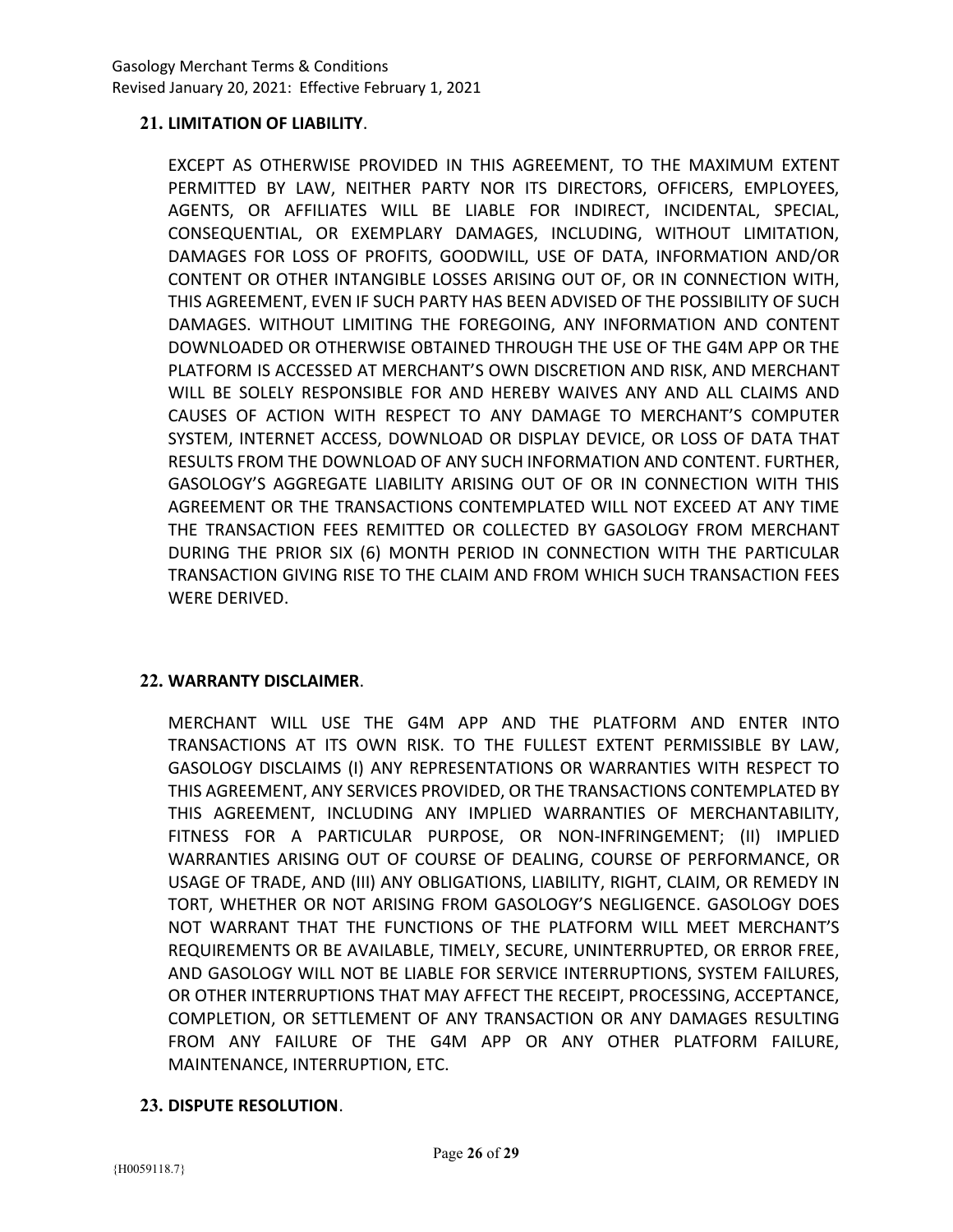- (a) This Agreement shall be governed by and construed in accordance with the laws of the State of Louisiana, with venue being in New Orleans, Louisiana. Only in the event that Merchant shall request to Gasology in writing the application of different law, the parties agree in advance to use the substantive laws of either Texas or New York (in that order), and in such event venue shall correspond to the applicable law, such that venue will be in either Houston, Texas, or New York City, applicable. Any choice of law shall be without regard to the state's choice or conflict of law provisions. Any dispute, controversy, or any claim arising out of or relating to this Agreement, or the interpretation, enforceability, performance, breach termination or validity thereof, including, without limitation, this arbitration clause, must be solely and finally settled by confidential arbitration in the applicable venue as specified above, in accordance with the Commercial Arbitration Rules of the American Arbitration Association. An award rendered in connection with arbitration pursuant to this Section shall be final and binding upon the Parties, and any judgment upon such an award may be entered and enforced in any court of competent jurisdiction. No provision of this Section limits the rights of a Party to this Agreement to obtain provisional, injunctive, or ancillary remedies from a court of competent jurisdiction before, after or during the pendency of any arbitration.
- (b) Neither Party has the right to arbitrate on a class action basis any dispute, controversy, or claim arising out of or relating to this Agreement, or the interpretation, enforceability, performance, breach, termination, or validity hereof, including, without limitation, this arbitration clause.

# 24. MISCELLANEOUS.

- (a) Notices. Gasology may provide notices to Merchant by posting on the G4M App, email, or first-class mail. Merchant agrees to: (i) ensure that its contact and account information is current and correct, and (ii) promptly notify Gasology in writing of any changes to such information. Merchant acknowledges and agrees that Gasology will have no liability associated with or arising from Merchant's failure to maintain and supply Gasology with accurate contact information, including Merchant's failure to receive important information and updates about the services or this website. All notices to Gasology must be sent via recognized overnight courier or certified mail, return receipt requested, to: General Counsel, Gasology, LLC, 935 Gravier Street, Suite 1100, New Orleans, Louisiana 70112.
- (a) Entire Agreement. This Agreement sets forth the entire understanding and agreement between the Parties hereto with respect to the subject matter hereof and supersedes all previous understandings and agreements between the Parties, whether oral or written.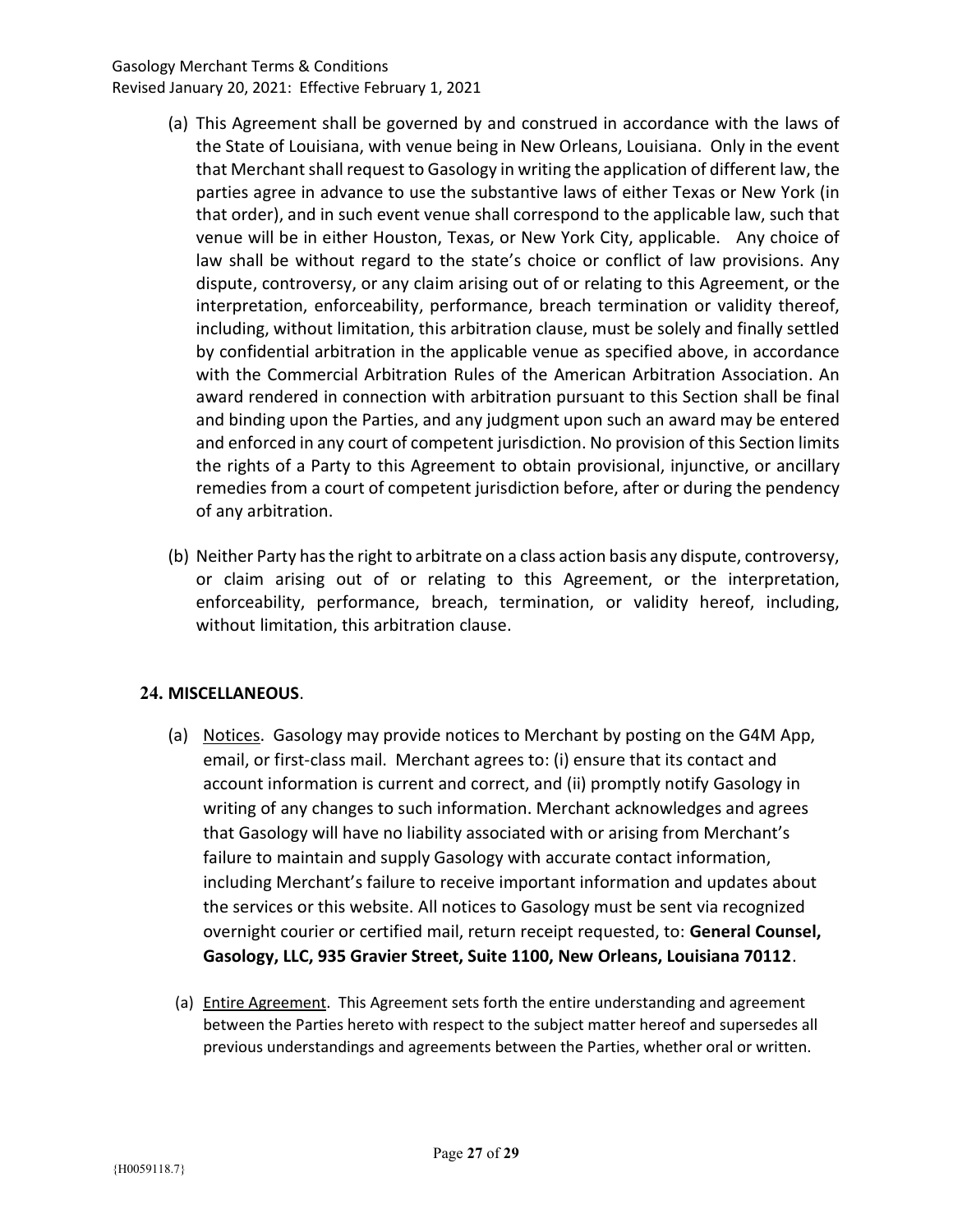- (b) Press Release. Neither Party will issue any press release regarding the Agreement unless mutually agreed upon in writing.
- (c) Non-Waiver. No waiver by either Party of any breach by the other Party of any of the representations, covenants, warranties, terms, or conditions of this Agreement shall be construed as a waiver of any succeeding breach of the same or of any other covenant or condition hereof. No waiver shall have any effect unless it is specific, irrevocable and in writing.
- (d) Survivability. Any termination of this Agreement or suspension of access to the Platform will be without prejudice to the accrued rights of the Parties as of the date of termination or suspension, and, additionally, Sections 6, 7, 8, 9, 11, 12, 15, 16, 17, 18, 19, 20, 21, 22, 23 and 24 of this Agreement will survive termination or suspension of the Agreement. If any provision of this Agreement is held or made invalid or unenforceable for any reason, such provision will not invalidate, void, or make unenforceable any other provision of this Agreement. The remaining terms and conditions shall remain in full force and effect, and the Parties will negotiate in good faith to reform this Agreement in order to give effect to the original intention of the Parties.
- (e) No Joint Venture. Nothing contained herein shall be deemed to establish a partnership, joint venture, association, or employment relationship between the Parties.
- (f) No Third-Party Beneficiaries. Except as expressly set forth in Section 9 regarding third-party beneficial rights to a Merchant Performance Guarantee, nothing expressed or implied in this Agreement is intended to create any rights, interests, obligations, or benefits, under this Agreement in any person other than the Parties and their respective successors and permitted assigns.
- (g) Assignments. Merchant shall not assign, sublicense, or transfer the Agreement or any right or duty under the Agreement to another Person, in whole or in part, without the prior written consent of Gasology. Any assignment, transfer, or attempted assignment or transfer in violation of this Section 24(g) will be void and of no force or effect. Gasology may, upon written notice to Merchant, assign, sublicense or transfer this Agreement pursuant to any restructuring, merger, consolidation, amalgamation or purchase of all or substantially all of its assets.
- (h) Interpretation. Headings of sections are for convenience only and are not intended to affect the interpretation or construction of any other provision of the Agreement. Merchant has had an opportunity to obtain legal advice and to understand its risks in entering into this Agreement. No presumption shall arise or adverse inference be drawn by virtue of authorship, and each Party hereby waives the benefit of any rule of law that might otherwise be applicable in connection with the interpretation of